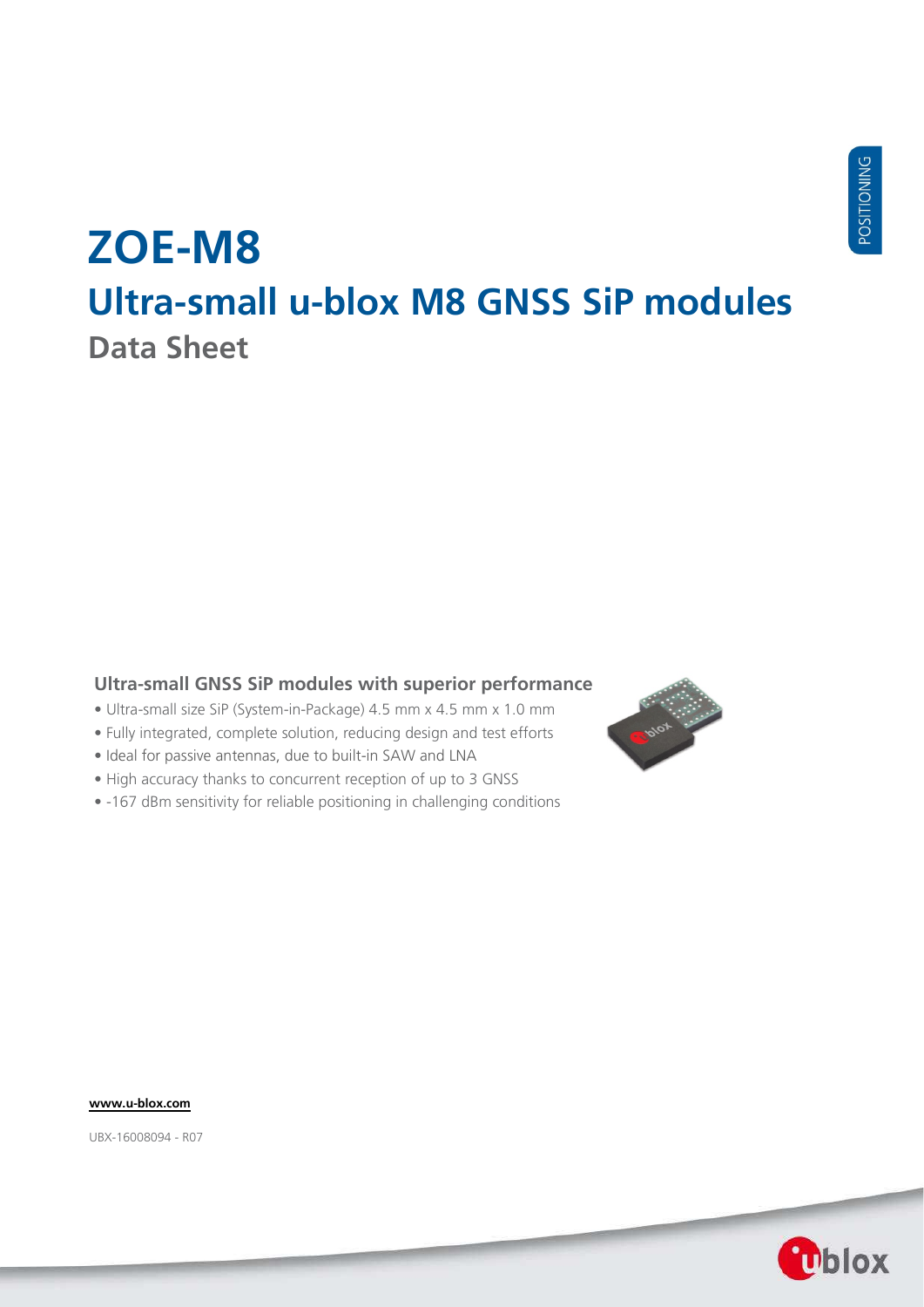| <b>Document Information</b>            |                |  |  |  |  |  |  |
|----------------------------------------|----------------|--|--|--|--|--|--|
| ZOE-M8                                 |                |  |  |  |  |  |  |
| Ultra-small u-blox M8 GNSS SiP modules |                |  |  |  |  |  |  |
| Data Sheet                             |                |  |  |  |  |  |  |
| UBX-16008094                           |                |  |  |  |  |  |  |
| <b>RO7</b>                             | $12$ -Dec-2017 |  |  |  |  |  |  |
| Production Information                 |                |  |  |  |  |  |  |
|                                        |                |  |  |  |  |  |  |

| Document status explanation  |                                                                                                             |  |  |  |  |
|------------------------------|-------------------------------------------------------------------------------------------------------------|--|--|--|--|
| Objective Specification      | Document contains target values. Revised and supplementary data will be published later.                    |  |  |  |  |
| Advance Information          | Document contains data based on early testing. Revised and supplementary data will be published later.      |  |  |  |  |
| Early Production Information | Document contains data from product verification. Revised and supplementary data may be published<br>later. |  |  |  |  |
| Production Information       | Document contains the final product specification.                                                          |  |  |  |  |

#### **This document applies to the following products:**

| <b>Product name</b> | Type number  | <b>ROM/FLASH version</b>         | <b>PCN</b> reference |
|---------------------|--------------|----------------------------------|----------------------|
| ZOE-M8G             | ZOE-M8G-0-10 | ROM SPG 3.01 / FLASH FW SPG 3.01 | N/A                  |
| ZOE-M8O             | ZOE-M8O-0-10 | ROM SPG 3.01 / FLASH FW SPG 3.01 | N/A                  |

u-blox is a registered trademark of u-blox Holding AG in the EU and other countries.

u-blox reserves all rights to this document and the information contained herein. Products, names, logos and designs described herein may in whole or in part be subject to intellectual property rights. Reproduction, use, modification or disclosure to third parties of this document or any part thereof without the express permission of u-blox is strictly prohibited.

The information contained herein is provided "as is" and u-blox assumes no liability for the use of the information. No warranty, either express or implied, is given, including but not limited, with respect to the accuracy, correctness, reliability and fitness for a particular purpose of the information. This document may be revised by u-blox at any time. For most recent documents, visit www.u-blox.com. Copyright © 2017, u-blox AG.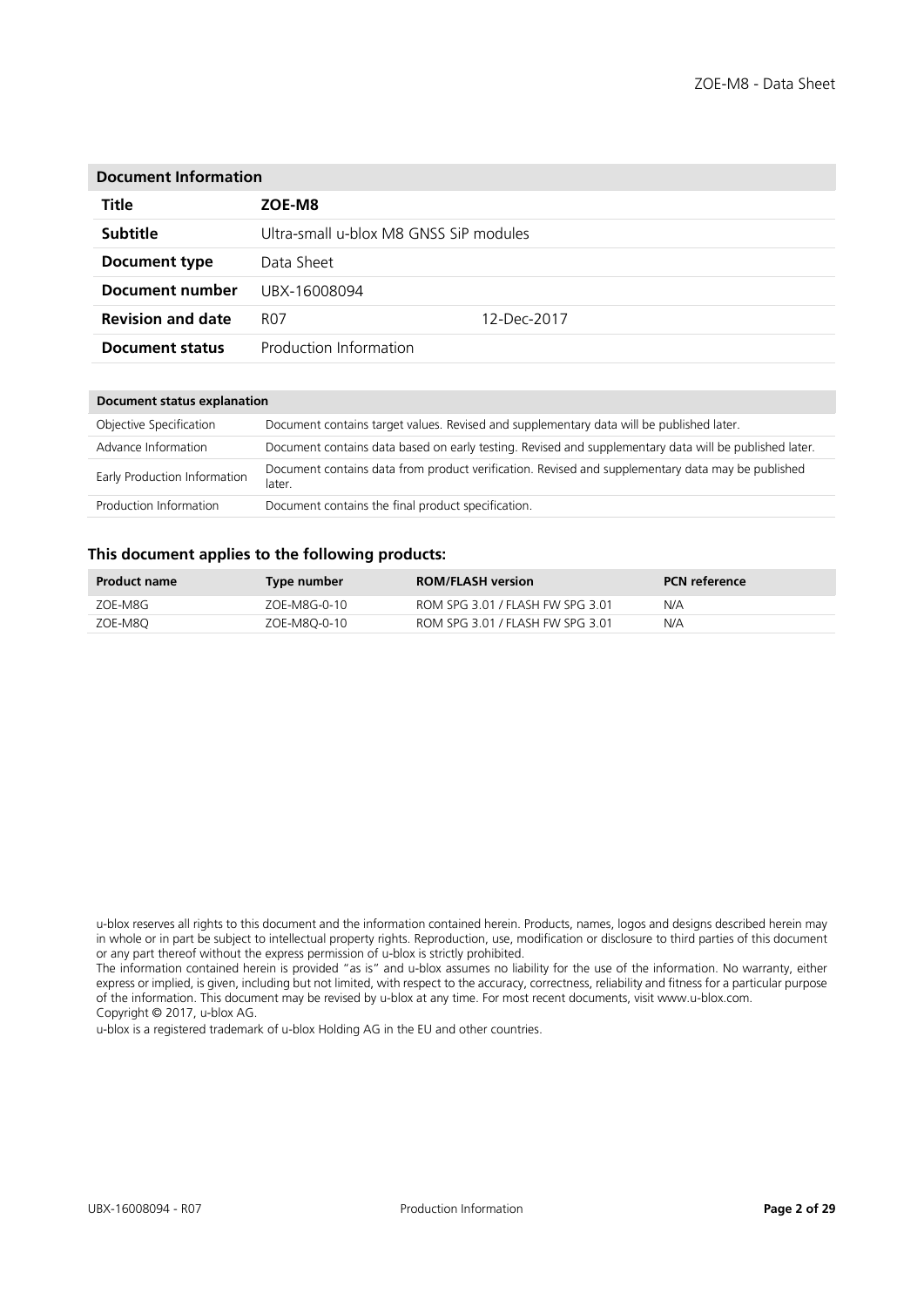# <span id="page-2-0"></span>**Contents**

| 1      |            |  |
|--------|------------|--|
| 1.1    |            |  |
| 1.2    |            |  |
| 1.3    |            |  |
| 1.4    |            |  |
| 1.5    |            |  |
| 1.5.1  |            |  |
| 1.5.2  |            |  |
| 1.5.3  |            |  |
| 1.5.4  |            |  |
| 1.6    |            |  |
| 1.6.1  |            |  |
| 1.6.2  |            |  |
| 1.6.3  |            |  |
| 1.7    |            |  |
| 1.7.1  |            |  |
| 1.7.2  |            |  |
| 1.7.3  |            |  |
| 1.7.4  |            |  |
| 1.8    |            |  |
| 1.9    |            |  |
| 1.10   |            |  |
| 1.11   |            |  |
| 1.12   |            |  |
| 1.13   |            |  |
| 1.14   |            |  |
| 1.14.1 |            |  |
| 1.14.2 |            |  |
| 1.15   | TIMEPULSE. |  |
| 1.16   |            |  |
| 1.17   |            |  |
| 1.17.1 |            |  |
| 1.17.2 |            |  |
| 1.17.3 |            |  |
| 1.17.4 |            |  |
| 1.17.5 |            |  |
| 1.18   |            |  |
| 1.19   |            |  |
| 1.20   |            |  |
| 1.21   |            |  |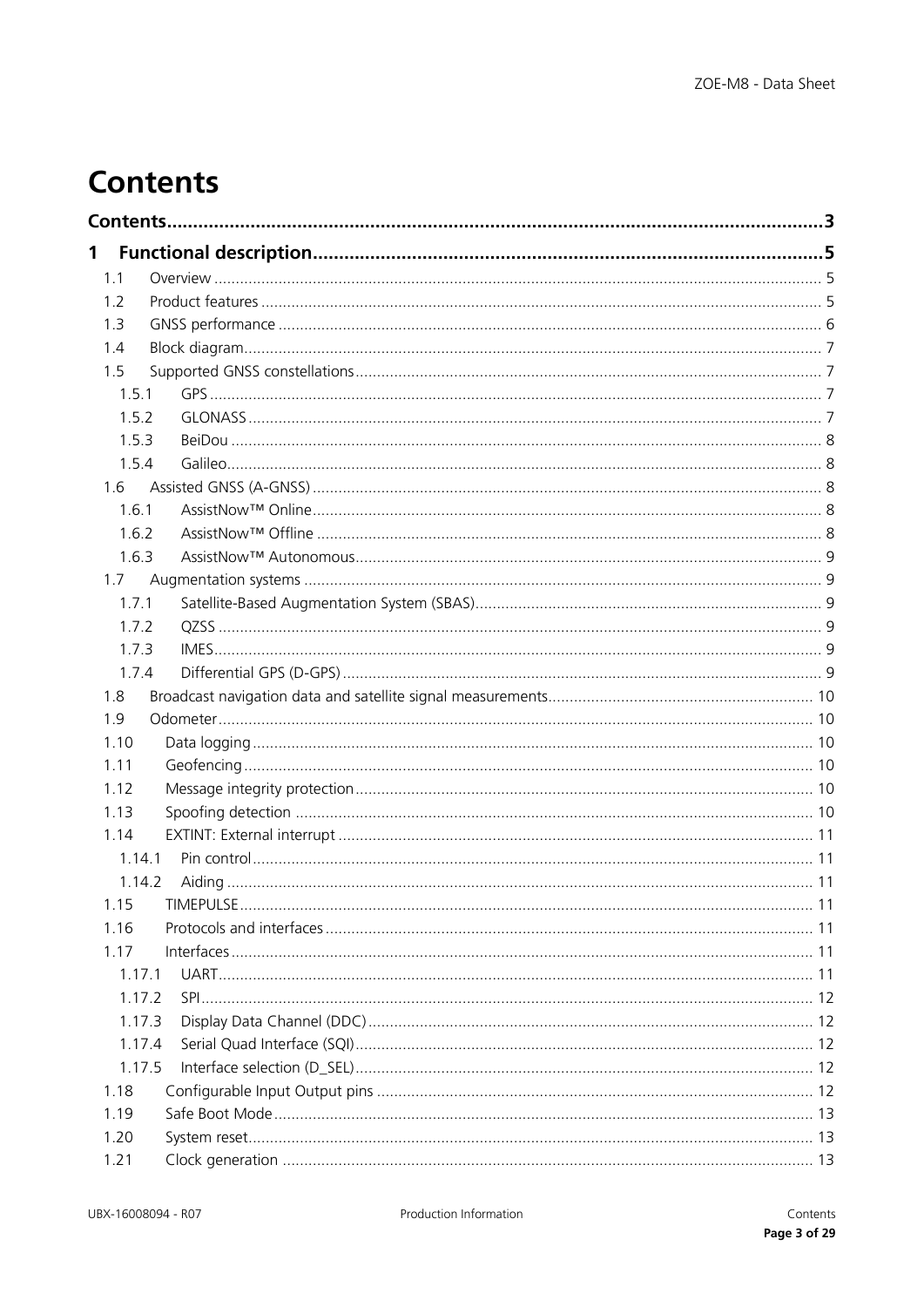|                | 1.21.1 |     |  |  |  |  |
|----------------|--------|-----|--|--|--|--|
|                | 1.21.2 |     |  |  |  |  |
|                | 1.22   |     |  |  |  |  |
|                | 1.22.1 |     |  |  |  |  |
|                | 1.22.2 |     |  |  |  |  |
|                | 1.23   |     |  |  |  |  |
| $\mathbf{2}$   |        |     |  |  |  |  |
|                | 2.1    |     |  |  |  |  |
| 3              |        |     |  |  |  |  |
|                | 3.1    |     |  |  |  |  |
|                | 3.2    |     |  |  |  |  |
|                | 3.2.1  |     |  |  |  |  |
|                | 3.2.2  |     |  |  |  |  |
|                | 4.1    |     |  |  |  |  |
|                | 4.2    |     |  |  |  |  |
|                | 4.2.1  |     |  |  |  |  |
| 5              |        |     |  |  |  |  |
| 6              |        |     |  |  |  |  |
|                | 6.1    |     |  |  |  |  |
|                | 6.2    |     |  |  |  |  |
| $\overline{7}$ |        |     |  |  |  |  |
|                | 7.1    |     |  |  |  |  |
|                | 7.1.1  |     |  |  |  |  |
|                | 7.1.2  |     |  |  |  |  |
|                | 7.2    |     |  |  |  |  |
|                | 7.3    |     |  |  |  |  |
|                | 7.4    |     |  |  |  |  |
|                | 7.5    |     |  |  |  |  |
| 8              |        | .26 |  |  |  |  |
| 9              |        |     |  |  |  |  |
|                | 9.1    |     |  |  |  |  |
|                | 9.2    |     |  |  |  |  |
|                | 9.3    |     |  |  |  |  |
|                |        |     |  |  |  |  |
|                | .28    |     |  |  |  |  |
|                |        |     |  |  |  |  |
|                |        | 29  |  |  |  |  |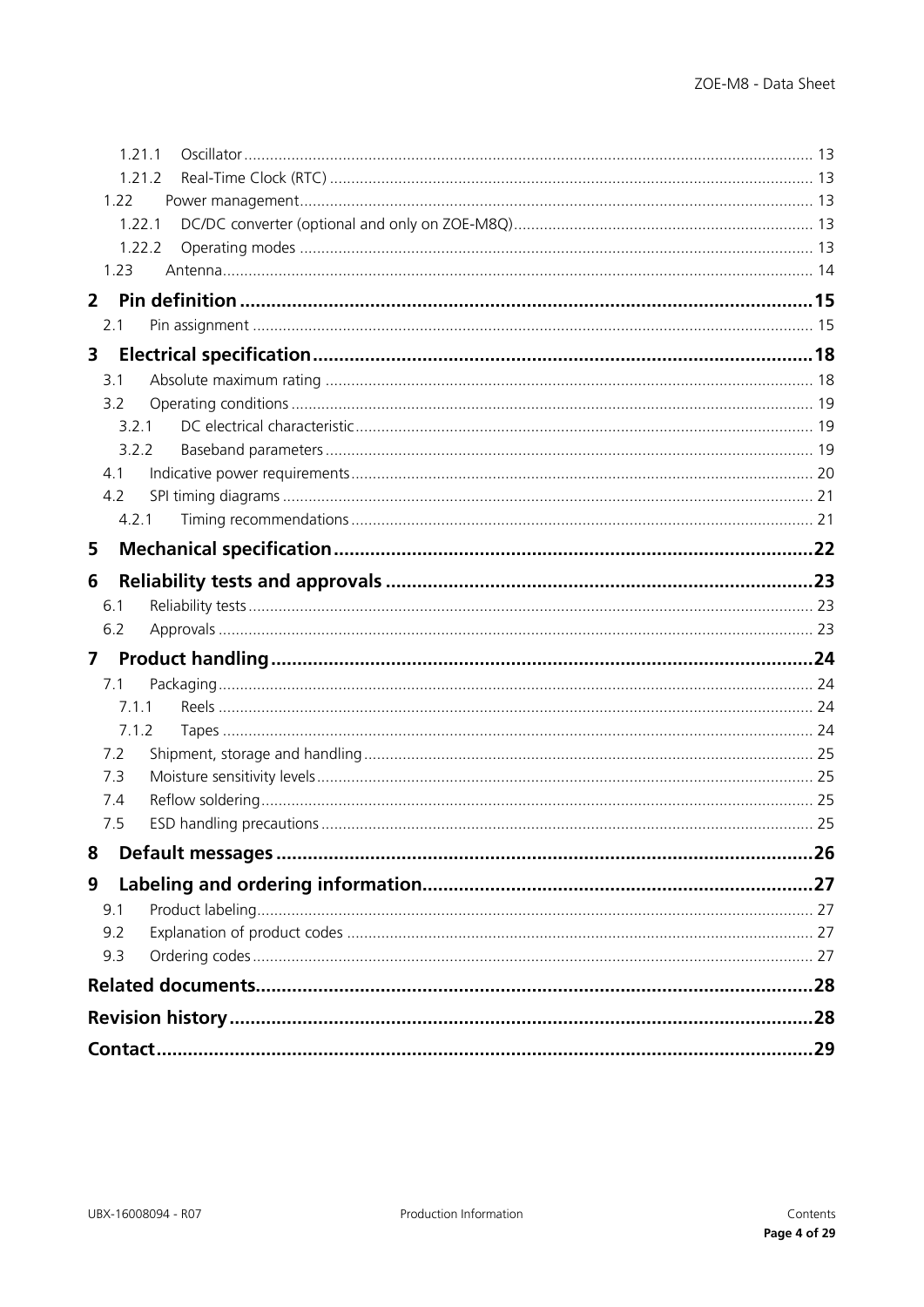# <span id="page-4-0"></span>**1 Functional description**

## <span id="page-4-1"></span>**1.1 Overview**

The ZOE-M8G and ZOE-M8Q are u-blox's super small, highly integrated GNSS SiP (System in Package) modules based on the high performing u-blox M8 concurrent positioning engine. The ultra-miniature form factor integrates a complete GNSS receiver including SAW filter, LNA and TCXO. ZOE-M8G is the 1.8 V variant, and ZOE-M8Q is the 3 V variant.

ZOE-M8 SiPs are mainly targeted for applications that require a small size without compromising performance. For RF optimization, the ZOE-M8 SiPs integrate a front-end SAW filter and an additional front-end LNA for increased jamming immunity and easier antenna integration. A passive antenna can be used to provide a highly integrated system solution with minimal eBOM.

Incorporating ZOE-M8 into customer designs is simple and straightforward, thanks to the fully integrated design, single voltage supply, low power consumption, simple interface and sophisticated interference suppression that ensure maximum performance even in GNSS-hostile environments.

With its dual-frequency RF front-end, the ZOE-M8 GNSS SiPs are able to utilize concurrent reception of up to three GNSS systems (GPS / Galileo together with BeiDou or GLONASS). In addition, the ZOE-M8 SiPs provide SQI interface for optional external Flash, allowing future firmware upgrades and improved A-GNSS performance.

Thanks to u-blox's advanced algorithms and complete GNSS solution, the ZOE-M8 SiPs meet even the most stringent requirements in versatile industrial and consumer applications, such as UAVs, vehicles and assets tracking. It also supports message integrity protection, anti-jamming, and anti-spoofing, providing reliable positioning in difficult environmental conditions as well as in security attack scenarios.

The ZOE-M8 SiPs can be easily integrated in manufacturing thanks to the advanced S-LGA (Soldered Land Grid Array) packaging technology, which enables easier and more reliable soldering processes compared to a normal LGA (Land Grid Array) package.

The ZOE-M8 SiPs are fully tested and qualified according to the JESD47 / ISO 16750 standard.

| Model                         |                         |                               | Category       |        |            |         | <b>GNSS</b> |        |                                                     |                | Supply                |           | <b>Interfaces</b> |            |                            |                      |              |                   |                | <b>Features</b> |            |                  |                                                       |           |          | Grade        |                          |
|-------------------------------|-------------------------|-------------------------------|----------------|--------|------------|---------|-------------|--------|-----------------------------------------------------|----------------|-----------------------|-----------|-------------------|------------|----------------------------|----------------------|--------------|-------------------|----------------|-----------------|------------|------------------|-------------------------------------------------------|-----------|----------|--------------|--------------------------|
|                               | Standard Precision GNSS | GNSS<br><b>High Precision</b> | Dead Reckoning | Timing | GPS / QZSS | GLONASS | Galileo     | BeiDou | GNSS<br>Concurrent<br>$\overline{\sigma}$<br>Number | 1.89V<br>1.71V | $\geq$<br>3.6<br>2.7V | UART      | USB               | <b>SPI</b> | compliant)<br>(12C)<br>pcc | Programmable (Flash) | Data logging | SAW<br>Additional | Additional LNA | RTC crystal     | Oscillator | Built-in antenna | <b>Addns</b><br>antenna<br>and supervisor<br>Built-in | Timepulse | Standard | Professional | Automotive               |
| ZOE-M8G                       | $\bullet$               |                               |                |        | ٠          |         |             |        | 3                                                   | $\epsilon$     |                       | $\bullet$ |                   | $\bullet$  | $\bullet$                  | Ε                    | F            | $\bullet$         | $\bullet$      | $\circ$         | т          |                  |                                                       |           |          |              |                          |
| ZOE-M8Q                       | $\bullet$               |                               |                |        | ٠          |         |             | ٠      | 3                                                   |                | $\bullet$             | $\bullet$ |                   | ٠          | $\bullet$                  | Ε                    | Ε            | ٠                 | ٠              | ۰               |            |                  |                                                       |           |          |              |                          |
| $E =$ External Flash required |                         |                               |                |        |            |         |             |        |                                                     |                |                       |           |                   |            |                            |                      |              |                   |                |                 |            |                  |                                                       |           |          |              | $C = Crystal / T = TCXO$ |

# <span id="page-4-2"></span>**1.2 Product features**

External Flash required

 $\bullet$  = Optional, or requires external components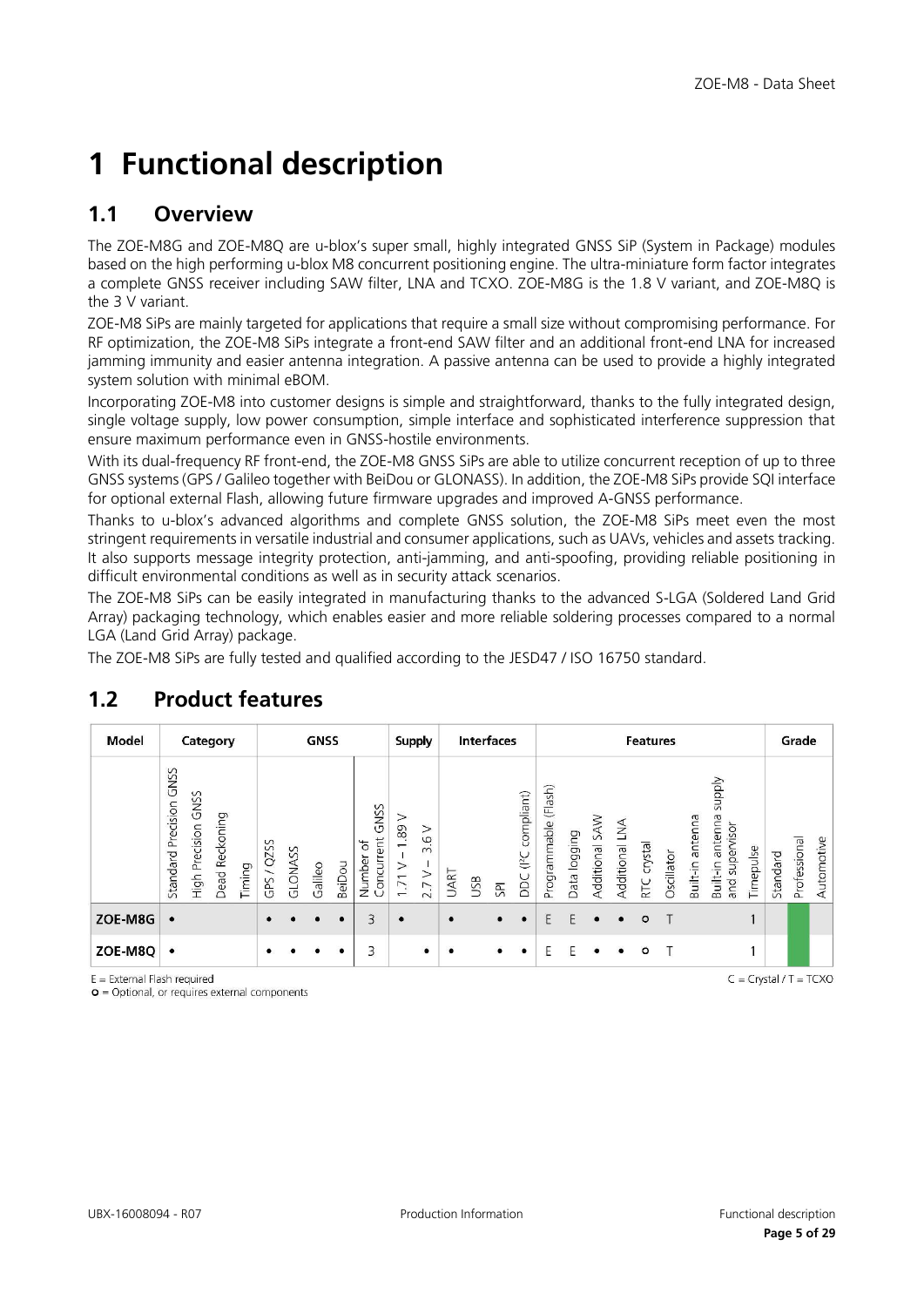| <b>Parameter</b>                             | <b>Specification</b>        |                                                                                          |                  |                 |                 |                  |  |
|----------------------------------------------|-----------------------------|------------------------------------------------------------------------------------------|------------------|-----------------|-----------------|------------------|--|
| Receiver type                                | 72-channel u-blox M8 engine | GPS L1C/A, SBAS L1C/A, QZSS L1C/A, QZSS L1 SAIF, GLONASS L1OF, BeiDou B1I, Galileo E1B/C |                  |                 |                 |                  |  |
| Accuracy of time<br>pulse signal             | <b>RMS</b><br>99%           | 30 ns<br>60 ns                                                                           |                  |                 |                 |                  |  |
| Frequency of time<br>pulse signal            |                             | 0.25 Hz to 10 MHz<br>(configurable)                                                      |                  |                 |                 |                  |  |
| Operational limits <sup>1</sup>              | Dynamics                    | $\leq 4$ q                                                                               |                  |                 |                 |                  |  |
|                                              | Altitude                    | 50,000 m                                                                                 |                  |                 |                 |                  |  |
|                                              | Velocity                    | 500 m/s                                                                                  |                  |                 |                 |                  |  |
| Velocity accuracy <sup>2</sup>               |                             | $0.05$ m/s                                                                               |                  |                 |                 |                  |  |
| Heading accuracy <sup>2</sup>                |                             | 0.3 degrees                                                                              |                  |                 |                 |                  |  |
|                                              | <b>GNSS</b>                 | <b>GPS &amp; GLONASS</b>                                                                 | <b>GPS</b>       | <b>GLONASS</b>  | <b>BeiDou</b>   | Galileo          |  |
| Horizontal position<br>accuracy <sup>3</sup> |                             | 2.5 <sub>m</sub>                                                                         | 2.5 <sub>m</sub> | 4 m             | 3 <sub>m</sub>  | TBC <sup>4</sup> |  |
| Max navigation<br>update rate                | <b>ROM</b><br>Flash         | 10 Hz<br>5 Hz                                                                            | 18 Hz<br>10 Hz   | 18 Hz<br>10 Hz  | 18 Hz<br>10 Hz  | 18 Hz<br>10 Hz   |  |
| Time-To-First-Fix <sup>5</sup>               | Cold start                  | 26 <sub>s</sub>                                                                          | 29 <sub>s</sub>  | 30 <sub>s</sub> | 34 <sub>s</sub> | 45 <sub>s</sub>  |  |
|                                              | Hot start                   | 1 <sub>s</sub>                                                                           | 1 <sup>s</sup>   | 1 <sup>s</sup>  | 1 <sub>s</sub>  | 1 <sub>s</sub>   |  |
|                                              | Aided starts <sup>6</sup>   | 2 <sub>s</sub>                                                                           | 2 <sub>s</sub>   | 2 <sub>s</sub>  | 3 <sub>5</sub>  | 7 <sub>s</sub>   |  |
| Sensitivity <sup>7</sup>                     | Tracking &<br>Navigation    | $-167$ dBm                                                                               | $-166$ dBm       | $-166$ dBm      | $-160$ dBm      | $-159$ dBm       |  |
|                                              | Reacquisition               | $-160$ dBm                                                                               | $-160$ dBm       | $-156$ dBm      | $-157$ dBm      | $-153$ dBm       |  |
|                                              | Cold start                  | $-148$ dBm                                                                               | $-148$ dBm       | $-145$ dBm      | $-143$ dBm      | $-138$ dBm       |  |
|                                              | Hot start                   | $-157$ dBm                                                                               | $-157$ dBm       | $-156$ dBm      | $-155$ dBm      | $-151$ dBm       |  |

# <span id="page-5-0"></span>**1.3 GNSS performance**

**Table 1: ZOE-M8 performance in different GNSS modes (default: concurrent reception of GPS and GLONASS)** 

 $\overline{a}$ 

- <span id="page-5-4"></span><span id="page-5-3"></span>
- <sup>3</sup> CEP, 50%, 24 hours static, -130 dBm, > 6 SVs<br><sup>4</sup> To be confirmed when Galileo reaches full operational capability

<span id="page-5-1"></span><sup>1</sup> Assuming Airborne < 4 g platform

<span id="page-5-2"></span> $2^2$  50% @ 30 m/s

<sup>5</sup> All satellites at –130 dBm, except Galileo at –127 dBm

<span id="page-5-6"></span><span id="page-5-5"></span><sup>6</sup> Dependent on aiding data connection speed and latency

<span id="page-5-7"></span><sup>7</sup> Demonstrated with a good external LNA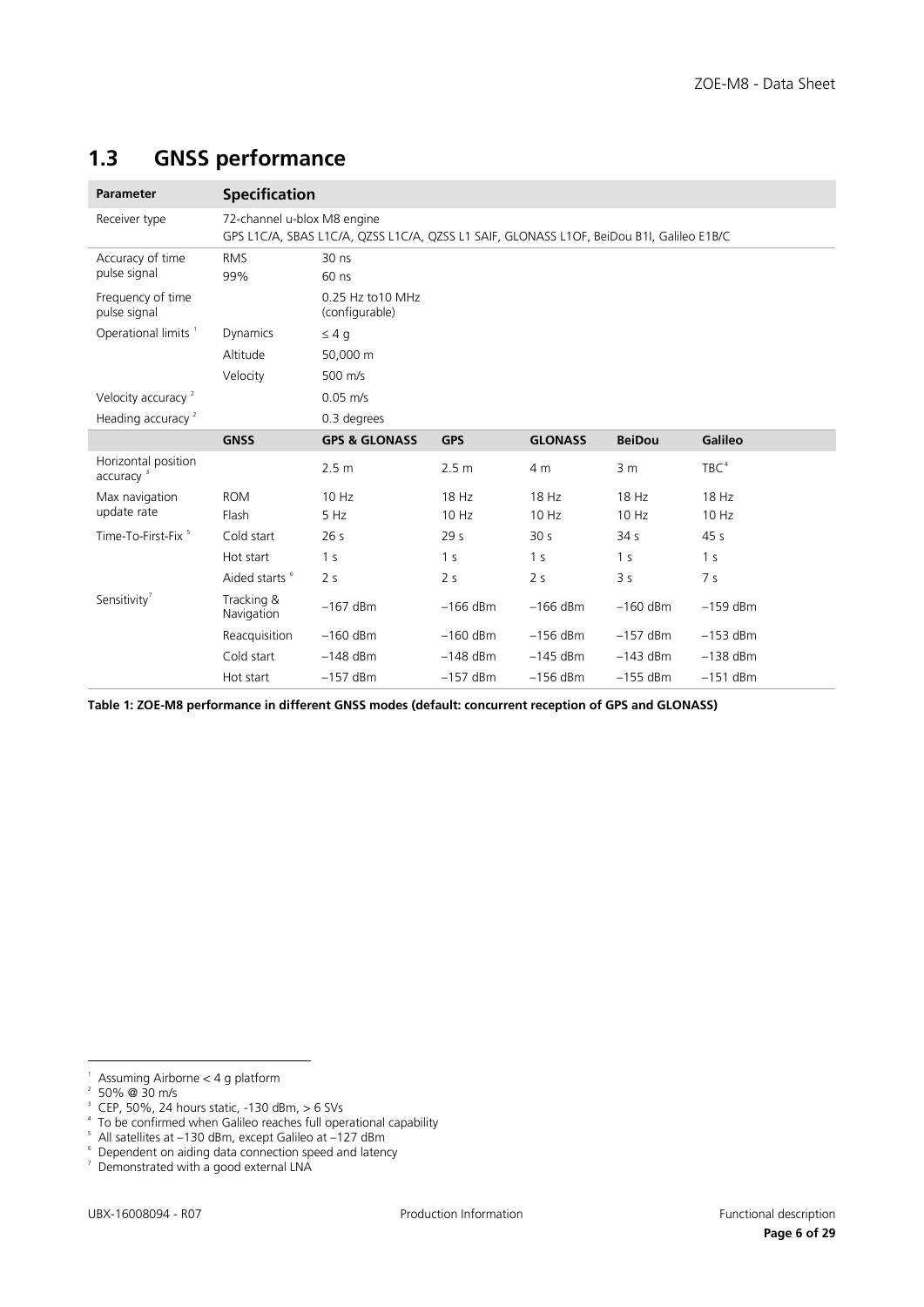

# <span id="page-6-0"></span>**1.4 Block diagram**

**Figure 1: ZOE-M8 block diagram**

# <span id="page-6-1"></span>**1.5 Supported GNSS constellations**

ZOE-M8 GNSS SiPs are concurrent GNSS receivers which can receive and track multiple GNSS systems: GPS, Galileo, GLONASS and BeiDou. Owing to the dual-frequency RF front-end architecture, either GLONASS or BeiDou can be processed concurrently with GPS and Galileo signals, thereby providing reception of three GNSS systems. By default, the M8 receivers are configured for concurrent GPS and GLONASS, including SBAS and QZSS reception. If power consumption is a key factor, then the receiver should be configured for a single GNSS operation using GPS, Galileo, GLONASS or BeiDou and disabling QZSS and SBAS. The ZOE-M8 SiPs can be configured to receive any single GNSS constellation or any one combination from the set of permissible combinations shown below.

| <b>GPS</b> | Galileo | <b>GLONASS</b>           | <b>BeiDou</b>     |
|------------|---------|--------------------------|-------------------|
|            |         | $\overline{\phantom{a}}$ |                   |
|            |         |                          | $\hspace{0.05cm}$ |
|            |         | $\overline{\phantom{0}}$ |                   |
|            |         | $\bullet$                |                   |
|            |         |                          |                   |
|            |         | ٠                        |                   |
|            |         | -                        |                   |
|            |         | ٠                        |                   |

**Table 2: Permissible GNSS combinations (• = enabled)**

 $\mathbb{G}$ ্বক্ব The augmentation systems: SBAS and QZSS can be enabled only if GPS operation is configured. Galileo is not enabled as the default configuration.

## <span id="page-6-2"></span>**1.5.1 GPS**

The ZOE-M8 positioning SiPs are designed to receive and track the L1C/A signals provided at 1575.42 MHz by the Global Positioning System.

## <span id="page-6-3"></span>**1.5.2 GLONASS**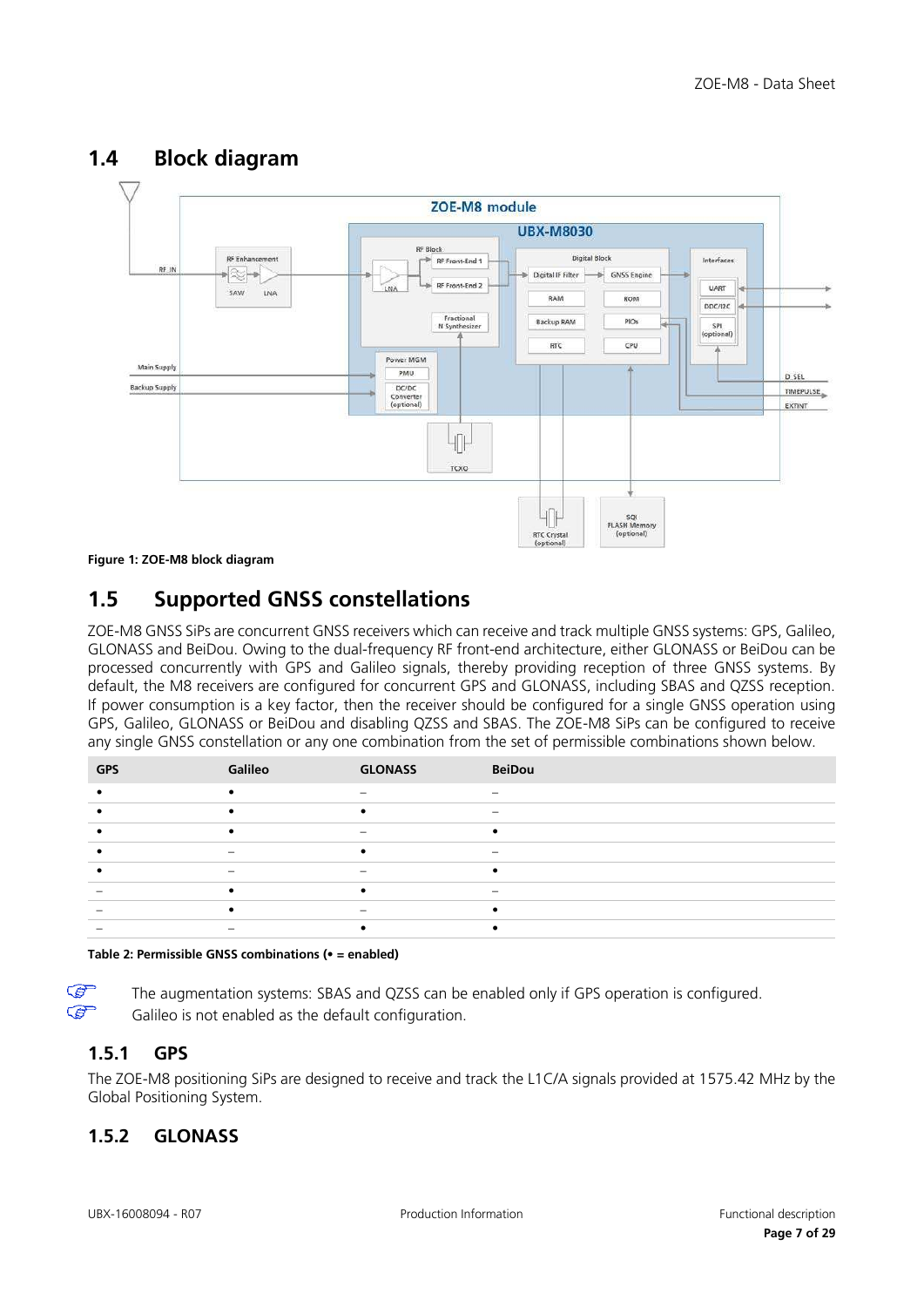The ZOE-M8 SiPs can receive and process the GLONASS satellite system as an alternative to the US-based Global Positioning System (GPS). The u-blox ZOE-M8 positioning SiPs are designed to receive and track the L1OF signals that GLONASS provides at 1602 MHz + k\*562.5 kHz, where k is the satellite's frequency channel number (k = -7, ..., 5, 6). The ability to receive and track GLONASS L1OF satellite signals allows the design of GLONASS receivers where required by regulations.

To take advantage of GPS and GLONASS, dedicated hardware preparation must be made during the design-in phase. See the *ZOE-M8 Hardware Integration Manual [\[1\]](#page-27-2)* for u-blox design recommendations.

## <span id="page-7-0"></span>**1.5.3 BeiDou**

The ZOE-M8 SiPs can receive and process the B1I signals that are broadcast at 1561.098 MHz from the BeiDou Navigation Satellite System. The ability to receive and track BeiDou signals in conjunction with another constellation results in higher coverage, improved reliability and better accuracy. Currently, BeiDou is not fully operational globally and provides Chinese regional coverage only. Global coverage is scheduled for 2020.

## <span id="page-7-1"></span>**1.5.4 Galileo**

The ZOE-M8 SiPs can receive and track the E1-B/C signals centered on the GPS L1 frequency band. GPS and Galileo signals can be processed concurrently together with either BeiDou or GLONASS signals, which enhances coverage, reliability and accuracy. The SAR return link message (RLM) parameters for both short and long versions are decoded by the receiver and made available to users via UBX proprietary messages.

- **PER** Galileo has been implemented according to ICD release 1.3 (December 2016). Since the Galileo satellite system has only recently reached Initial Services (IS) and has not yet reached Full Operational Capability (FOC), changes to the Galileo signal specification (OS SIS ICD) remain theoretically possible. u-blox therefore recommends the use of Flash memory in designs that utilize Galileo signals, in order to allow for a firmware update in the unlikely event of a change to the Galileo signal specification (OS SIS ICD).
- G Galileo reception is by default disabled, but can be enabled by sending a configuration message (UBX-CFG-GNSS) to the receiver. See the *u-blox 8 / u-blox M8 Receiver Description Including Protocol Specification* [\[2\]](#page-27-3) for more information.

# <span id="page-7-2"></span>**1.6 Assisted GNSS (A-GNSS)**

Supply of GNSS receiver assistance information, such as ephemeris, almanac, rough user position and time, will reduce the time to first fix significantly and improve acquisition sensitivity. All u-blox M8030 based products support the u-blox AssistNow Online and AssistNow Offline A-GNSS services, support AssistNow Autonomous, and are OMA SUPL compliant.

## <span id="page-7-3"></span>**1.6.1 AssistNow™ Online**

With AssistNow Online, an Internet connected host downloads assistance data from the u-blox AssistNow Online service to the receiver at system start-up. The Multi-GNSS Assistance (MGA) service is an HTTP protocol based network operator independent service.

Supplying assistance information, such as ephemeris, almanac, a rough last position and time, can reduce the time to first fix significantly and improve acquisition sensitivity.

 $\mathbb{G}$ The AssistNow Online service provides data for GPS, GLONASS, BeiDou, Galileo and QZSS

## <span id="page-7-4"></span>**1.6.2 AssistNow™ Offline**

With the AssistNow Offline service, users can download long-term orbit data over the Internet at their convenience. The orbit data can be stored in the memory of the application processor or alternatively external SQI flash memory (if available). The function requires no connectivity at system start-up, enabling a position fix within seconds, even when no network is available. AssistNow Offline offers augmentation for up to 35 days.

 $\mathbb{F}$ AssistNow Offline service provides data for GPS and GLONASS only, BeiDou and Galileo are not currently supported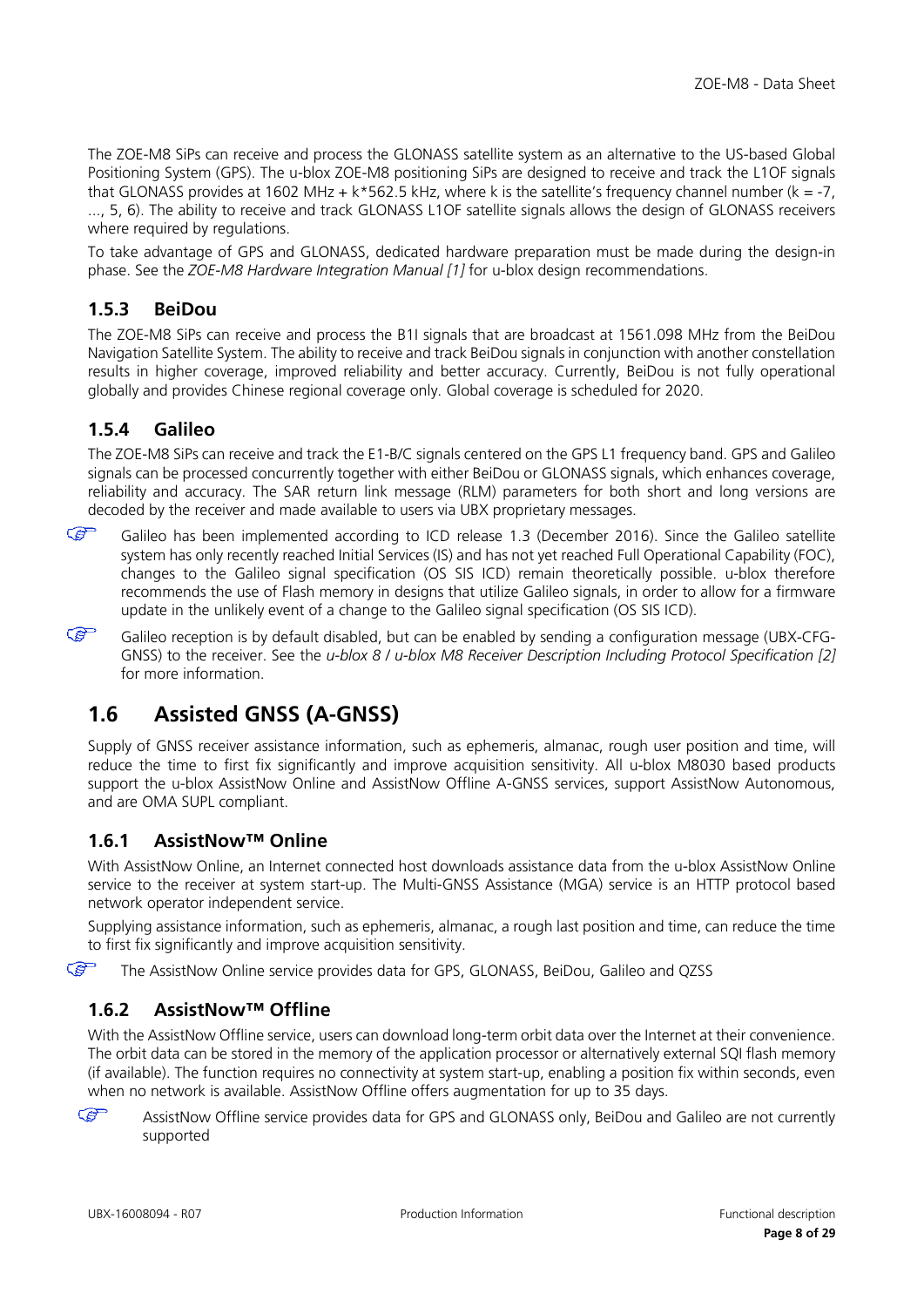## <span id="page-8-0"></span>**1.6.3 AssistNow™ Autonomous**

AssistNow Autonomous provides aiding information without the need for a host or external network connection. Based on previous broadcast satellite ephemeris data downloaded to and stored by the GNSS receiver, AssistNow Autonomous automatically generates accurate predictions of satellite orbital data ("AssistNow Autonomous data") that is usable for future GNSS position fixes. The concept capitalizes on the periodic nature of GNSS satellites; by capturing strategic ephemeris data at specific times of the day.

u-blox's AssistNow Autonomous benefits are:

- Faster fix in situations where GNSS satellite signals are weak
- No connectivity required
- Compatible with AssistNow Online (can work stand-alone, or in tandem with AssistNow Online service)
- No integration effort; calculations are done in the background, transparent to the user.

The ZOE-M8 SiPs utilizing external Flash can predict accurate satellite ephemeris for up to six days after initial reception. The ROM based ZOE-M8 can use only GPS satellites with a prediction time of up to three days.

For more information on A-GNSS, see the *u-blox 8 / u-blox M8 Receiver Description Including Protocol Specification [\[2\]](#page-27-3)*.

## <span id="page-8-1"></span>**1.7 Augmentation systems**

### <span id="page-8-2"></span>**1.7.1 Satellite-Based Augmentation System (SBAS)**

The u-blox ZOE-M8 SiPs support reception of SBAS broadcast signals. These systems supplement GNSS data with additional regional or wide area GPS augmentation data. The system broadcasts range correction and integrity information via satellite which can be used by GNSS receivers to improve resulting precision. SBAS satellites can be used as additional satellites for ranging (navigation), further enhancing availability. The following SBAS types are supported: GAGAN, WAAS, EGNOS and MSAS.

**P** For more details see the *u-blox 8 / u-blox M8 Receiver Description Including Protocol Specification [2]*.

## <span id="page-8-3"></span>**1.7.2 QZSS**

**P** 

ক্লে

The Quasi-Zenith Satellite System (QZSS) is a regional navigation satellite system that transmits additional GPS L1C/A signals for the Pacific region covering Japan and Australia. The ZOE-M8 SiPs are able to receive and track these signals concurrently with GPS signals, resulting in better availability especially under challenging signal conditions, e.g. in urban canyons. The L1-SAIF signal provided by QZSS can be enabled for reception via a GNSS configuration message.

#### <span id="page-8-4"></span>**1.7.3 IMES**

 $\mathbb{F}$ 

The Japanese Indoor Messaging System (IMES) system is used for indoor position reporting using low-power transmitters which broadcast a GPS–like signal. The ZOE-M8 SiPs can be configured to receive and demodulate the signal to provide an in-door location estimate.

 $\mathbb{Q}^+$ This service is authorized and available only in Japan.

IMES reception is disabled by default

## <span id="page-8-5"></span>**1.7.4 Differential GPS (D-GPS)**

u-blox ZOE-M8 SiPs support Differential-GPS (D-GPS) data according to RTCM specification 10402.3 [\[4\]:](#page-27-4) "RECOMMENDED STANDARDS FOR DIFFERENTIAL GNSS". The use of Differential-GPS data improves GPS position accuracy. The RTCM implementation supports the following RTCM 2.3 messages: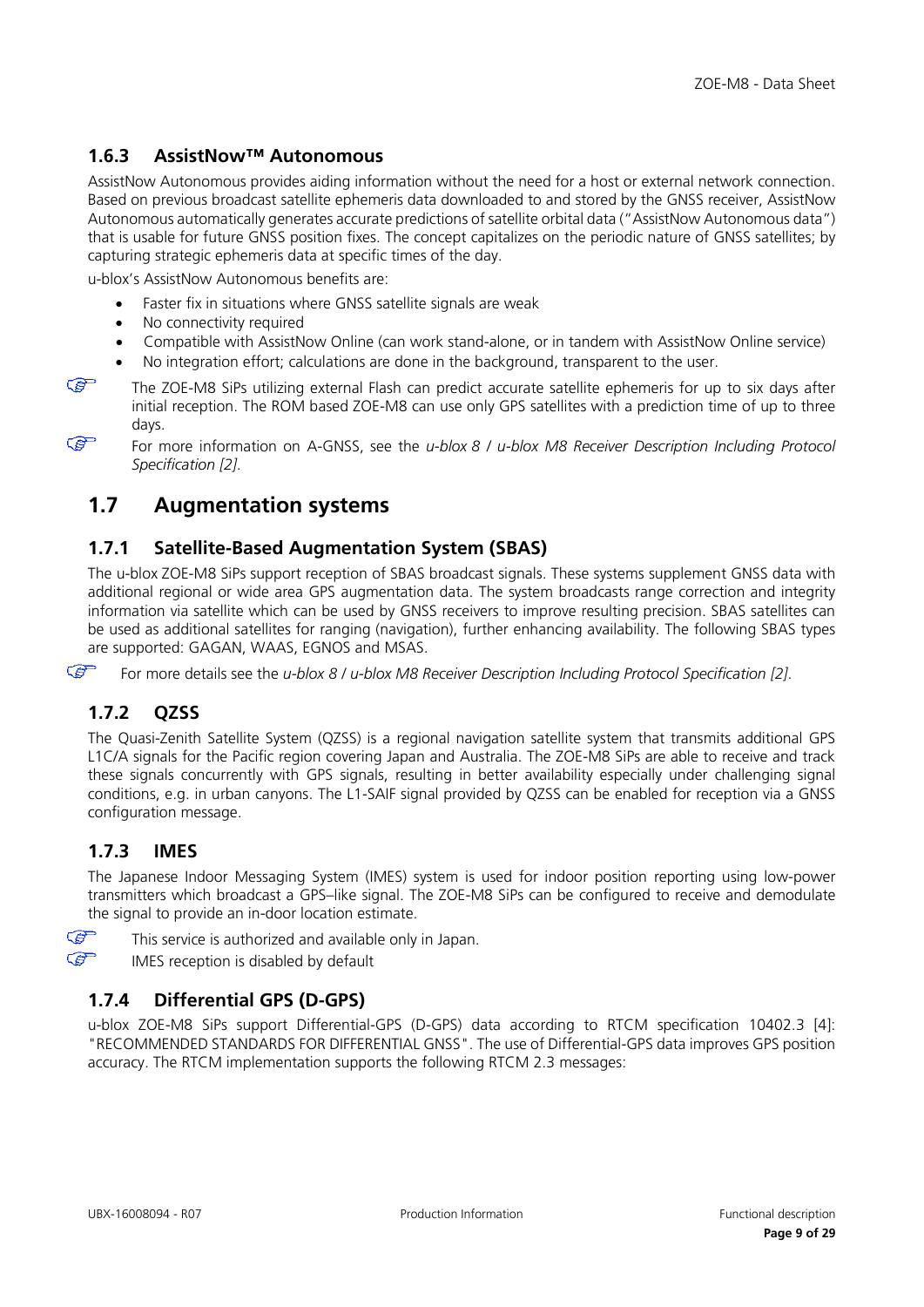| Message Type | <b>Description</b>                      |
|--------------|-----------------------------------------|
|              | Differential GPS Corrections            |
|              | Delta Differential GPS Corrections      |
|              | <b>GPS Reference Station Parameters</b> |
| 9            | <b>GPS Partial Correction Set</b>       |
|              |                                         |

#### **Table 3: Supported RTCM 2.3 messages**

 $\mathbb{Q}$ G

RTCM corrections cannot be used together with SBAS.

For more details, see the *u-blox 8 / u-blox M8 Receiver Description Including Protocol Specification [\[2\]](#page-27-3)*.

## <span id="page-9-0"></span>**1.8 Broadcast navigation data and satellite signal measurements**

The ZOE-M8 SiPs can output all the GNSS broadcast data upon reception from tracked satellites. This includes all the supported GNSS signals plus the augmentation services SBAS, QZSS and IMES. The receiver also makes the tracked satellite signal information available, i.e. raw code phase and Doppler measurements, in a form aligned to the *Radio Resource LCS Protocol* (*RRLP*) [\[5\].](#page-27-5) For more details, see the *u-blox 8 / u-blox M8 Receiver Description Including Protocol Specification [\[2\]](#page-27-3)*.

## <span id="page-9-1"></span>**1.9 Odometer**

The odometer function provides information on travelled ground distance (in meters) based on the position and Doppler-based velocity output from the navigation solution. For each computed distance since the last odometer reset, the odometer estimates a 1-sigma accuracy value. The total cumulative ground distance is maintained and saved in the BBR memory.

 $\mathbb{Q}$ 

The odometer feature is disabled by default. For more details, see the *u-blox 8 / u-blox M8 Receiver Description Including Protocol Specification [2]*.

# <span id="page-9-2"></span>**1.10 Data logging**

A ZOE-M8 SiP can be used in data logging applications with an external SQI flash. The data logging feature enables continuous storage of position, velocity and time information to the SQI flash memory (at least 16 Mbit). The information can be downloaded from the receiver later for further analysis or for conversion to a mapping tool.

**PED** For more information, see the *u-blox 8 / u-blox M8 Receiver Description Including Protocol Specification [\[2\]](#page-27-3)*.

## <span id="page-9-3"></span>**1.11 Geofencing**

ZOE-M8 SiPs support up to four circular geofencing areas defined on the Earth's surface using a 2D model. Geofencing is active when at least one geofence is defined; the current status can be found by polling the receiver. A GPIO pin can be used to indicate status, e.g. to wake up a host on activation.

## <span id="page-9-4"></span>**1.12 Message integrity protection**

ZOE-M8 SiPs provide a function to detect third party interference with the UBX message stream sent from receiver to host. The security mechanism "signs" nominated messages via a subsequent UBX message. This message signature is then compared with one generated by the host to determine if the message data has been altered. The signature algorithm seed can use one fixed secret ID-key set by eFuse in production and a dynamic ID-key set by the host, enabling users to detect "man-in-the-middle" style attacks.

# <span id="page-9-5"></span>**1.13 Spoofing detection**

Spoofing is a process whereby a malicious third party tries to control the reported position via a fake GNSS broadcast signal. This may result in the form of reporting incorrect position, velocity or time. To combat against this, the ZOE-M8 SiPs include spoofing detection measures to alert the host when signals appear to be suspicious.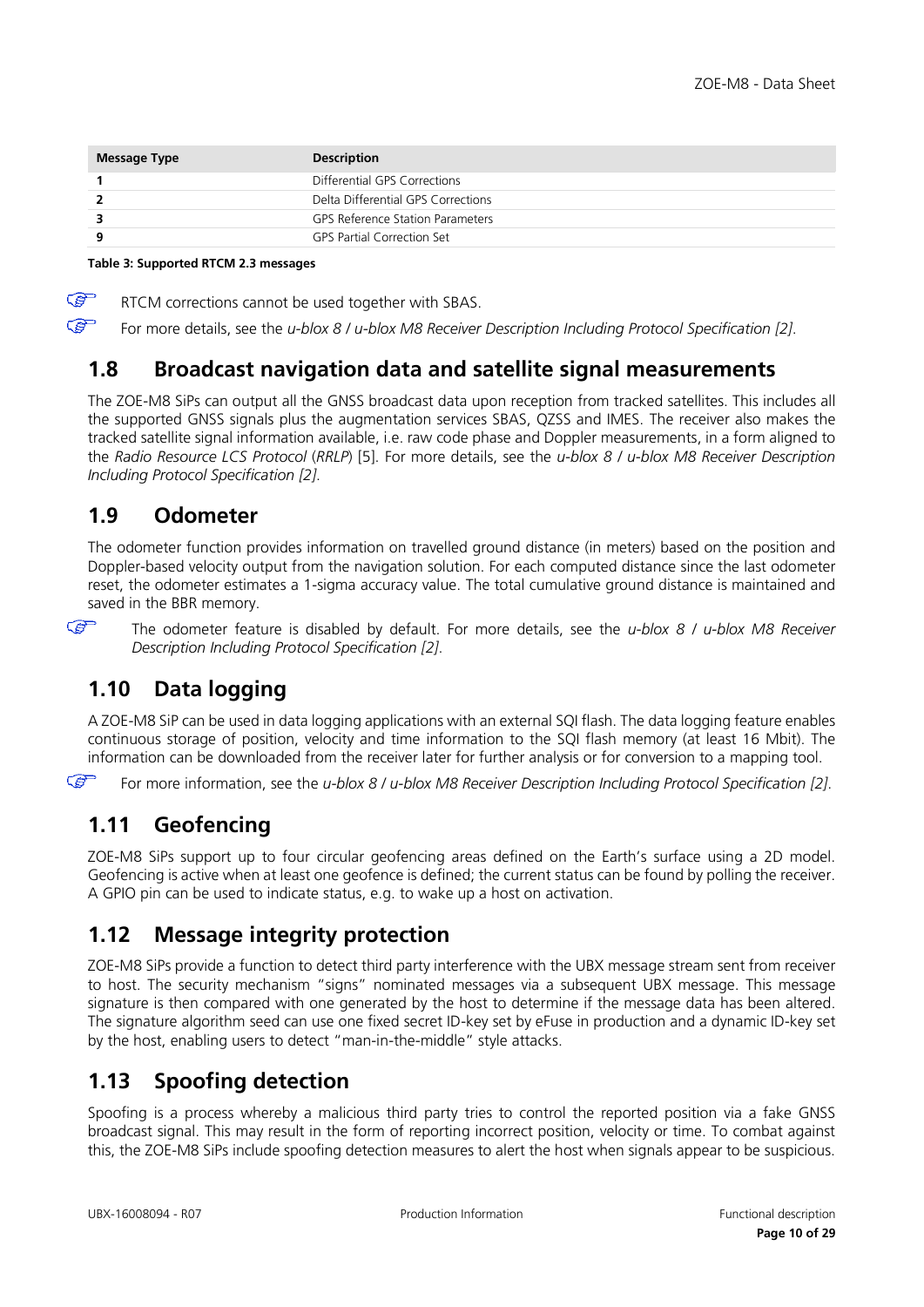The receiver combines a number of checks on the received signals looking for inconsistencies across several parameters.

G This feature does not guarantee to detect all spoofing attacks.

# <span id="page-10-0"></span>**1.14 EXTINT: External interrupt**

**EXTINT** is an external interrupt pin with fixed input voltage thresholds with respect to **VCC**. It can be used for control of the receiver or for aiding.

For more information about how to implement and configure these features, see the *u-blox 8 / u-blox M8 Receiver Description including Protocol Specification [2]* and the *ZOE-M8 Hardware Integration Manual [1]*.

## <span id="page-10-1"></span>**1.14.1 Pin control**

The pin control feature allows overriding the automatic active/inactive cycle of power save mode. The state of the receiver can be controlled through the **EXTINT** pin.

The receiver can also be forced OFF using **EXTINT** when power save mode is not active.

## <span id="page-10-2"></span>**1.14.2 Aiding**

The **EXTINT** pin can be used to supply time or frequency aiding data to the receiver.

For time aiding, the time can be supplied using hardware time synchronization where an accurate time pulse is connected to the **EXTINT** pin.

Frequency aiding can be implemented by connecting a periodic rectangular signal with a frequency up to 500 kHz and arbitrary duty cycle (low/high phase duration must not be shorter than 50 ns) to the **EXTINT** pin, and providing the applied frequency value to the receiver using UBX messages.

# <span id="page-10-3"></span>**1.15 TIMEPULSE**

A configurable time pulse signal is available with u-blox ZOE-M8 SiPs.

The **TIMEPULSE** output generates pulse trains synchronized with GPS or UTC time grid with intervals configurable over a wide frequency range. Thus it may be used as a low frequency time synchronization pulse or as a high frequency reference signal.

By default the time pulse signal is configured to 1 pulse per second. For more information see the *u-blox 8 / u-blox M8 Receiver Description including Protocol Specification [2]*.

## <span id="page-10-4"></span>**1.16 Protocols and interfaces**

| Protocol    | Type                                                                        |
|-------------|-----------------------------------------------------------------------------|
| NMEA        | Input/output, ASCII, 0183, version 4.0 (configurable to V2.1, V2.3 or V4.1) |
| <b>UBX</b>  | Input/output, binary, u-blox proprietary                                    |
| <b>RTCM</b> | Input, messages 1, 2, 3, 9                                                  |

#### **Table 4: Available Protocols**

All protocols are available on UART, DDC ( $l^2C$  compliant) and SPI. For the specifications of the various protocols, see the *u-blox 8 / u-blox M8 Receiver Description Including Protocol Specification [\[2\]](#page-27-3)*.

# <span id="page-10-5"></span>**1.17 Interfaces**

A number of interfaces are provided either for data communication or memory access. The embedded firmware uses these interfaces according to their respective protocol specifications.

## <span id="page-10-6"></span>**1.17.1 UART**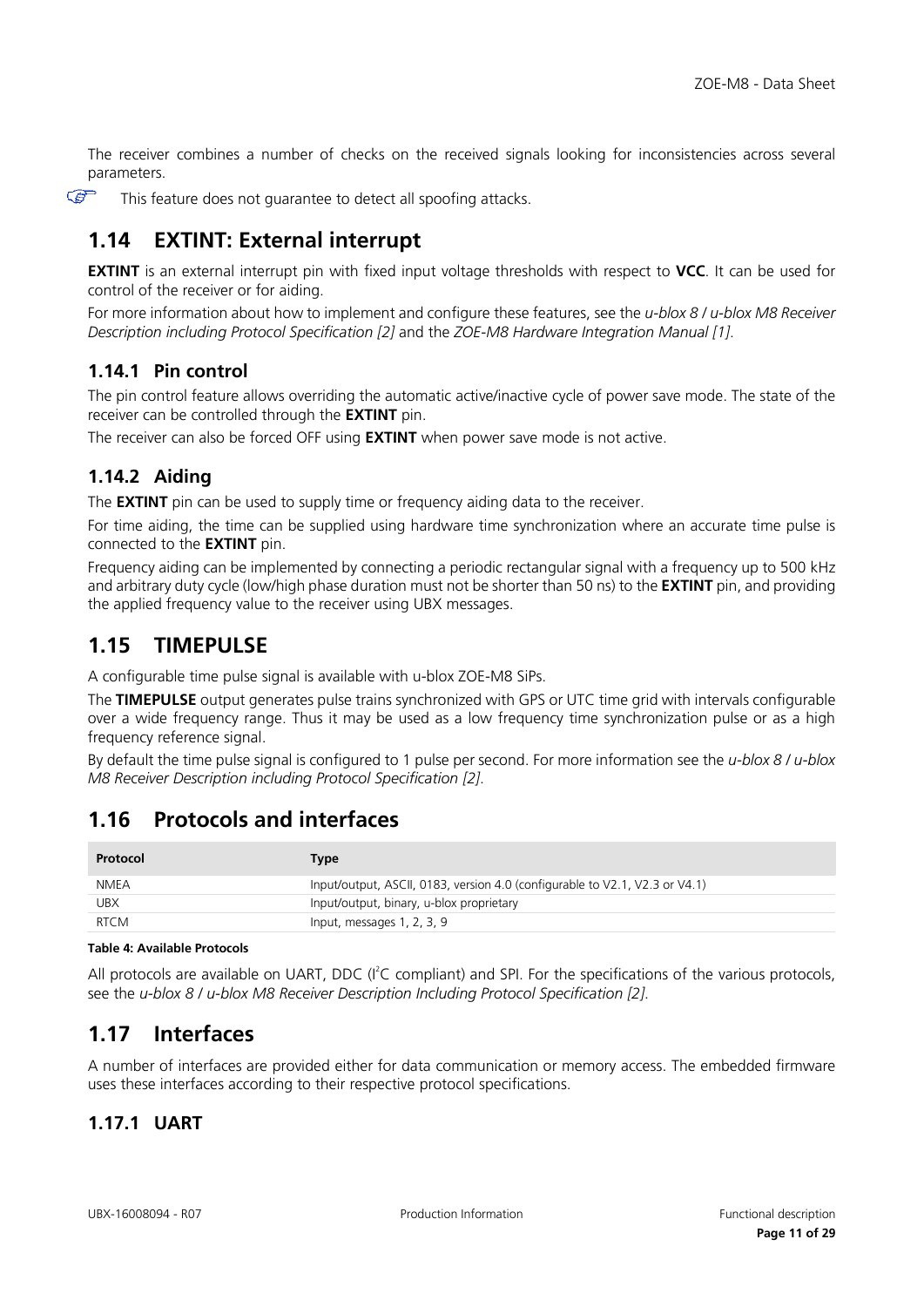The ZOE-M8 SiPs make use of a UART interface, which can be used for communication to a host. It supports configurable baud rates. For supported transfer rates, see the *u-blox 8 / u-blox M8 Receiver Description Including Protocol Specification [\[2\]](#page-27-3)*.

 $\mathbb{Q}$ 

Designs must allow access to the UART and the **SAFEBOOT\_N** pin for future service, updates and reconfiguration.

## <span id="page-11-0"></span>**1.17.2 SPI**

The SPI interface is designed to allow communication to a host CPU. The interface can be operated in slave mode only. The maximum transfer rate using SPI is 125 kB/s and the maximum SPI clock frequency is 5.5 MHz. Note that SPI is not available in the default configuration, because its pins are shared with the UART and DDC interfaces. The SPI interface can be enabled by connecting **D\_SEL** to ground (see sectio[n 1.17.5\)](#page-11-3). In this case the DDC interface for data communication is no longer available.

## <span id="page-11-1"></span>**1.17.3 Display Data Channel (DDC)**

An I<sup>2</sup>C compliant DDC interface is available for communication with an external host CPU or u-blox cellular module. The interface can be operated in slave mode only. The DDC protocol and electrical interface are fully compatible with Fast-Mode of the I<sup>2</sup>C industry standard. Since the maximum SCL clock frequency is 400 kHz, thus the maximum transfer rate is 400 kb/s.

The DDC interface is  $l^2C$  Fast Mode compliant. For timing parameters, consult the  $l^2C$  standard.

 $\mathbb{Q}$ 

G

The maximum bit rate is 400 kb/s. The interface stretches the clock when slowed down while serving interrupts, so real bit rates may be slightly lower.

## <span id="page-11-2"></span>**1.17.4 Serial Quad Interface (SQI)**

An SQI is available in ZOE-M8 SiPs for connecting with an optional external flash memory. The flash memory is required for firmware updates and for data logging. In addition, it can be used to store configurations and to save AssistNow Offline and AssistNow Autonomous data.

For more information, see the *ZOE-M8 Hardware Integration Manual [\[1\]](#page-27-2)*.

## <span id="page-11-3"></span>**1.17.5 Interface selection (D\_SEL)**

At startup the **D\_SEL** pin determines which data interfaces are used for communication. If **D\_SEL** is set to logical "1" or is not connected, UART and DDC become available. If **D\_SEL** is set to logical "0", i.e. connected to **GND**, the ZOE-M8 SiPs can communicate to a host via SPI.

| Pin#           | (D_SEL)="1"<br>(left open) | (D_SEL)="0"<br>(connected to GND) |
|----------------|----------------------------|-----------------------------------|
| J5             | <b>UART TX</b>             | SPI MISO                          |
| J4             | <b>UART RX</b>             | SPI MOSI                          |
| B1             | DDC SCL                    | SPI CLK                           |
| A <sub>2</sub> | DDC SDA                    | SPICS N                           |
|                |                            |                                   |

**Table 5: Data interface selection by D\_SEL**

## <span id="page-11-4"></span>**1.18 Configurable Input Output pins**

Configuration settings can be modified for several Input/Output pins with either UBX configuration messages or pin selection. This flexible configuration options allow the receivers to be optimally configured for specific applications requirements. The modified settings remain either permanent or effective until power-down or reset depending on the case. Customer can activate or remap the following pins on ZOE-M8 SiPs:

- 1. Selection of DDC, UART TX/RX pins interface or SPI using **D\_SEL** pin. See section *[1.17.5.](#page-11-3)*
- 2. Selection of external interrupt pins. See section *[1.14](#page-10-0)*.
- 3. Configuration of Timepulse. See section *[1.15](#page-10-3)*.

For more information, see the *ZOE-M8 Hardware Integration Manual [\[1\]](#page-27-2)*.

**PER**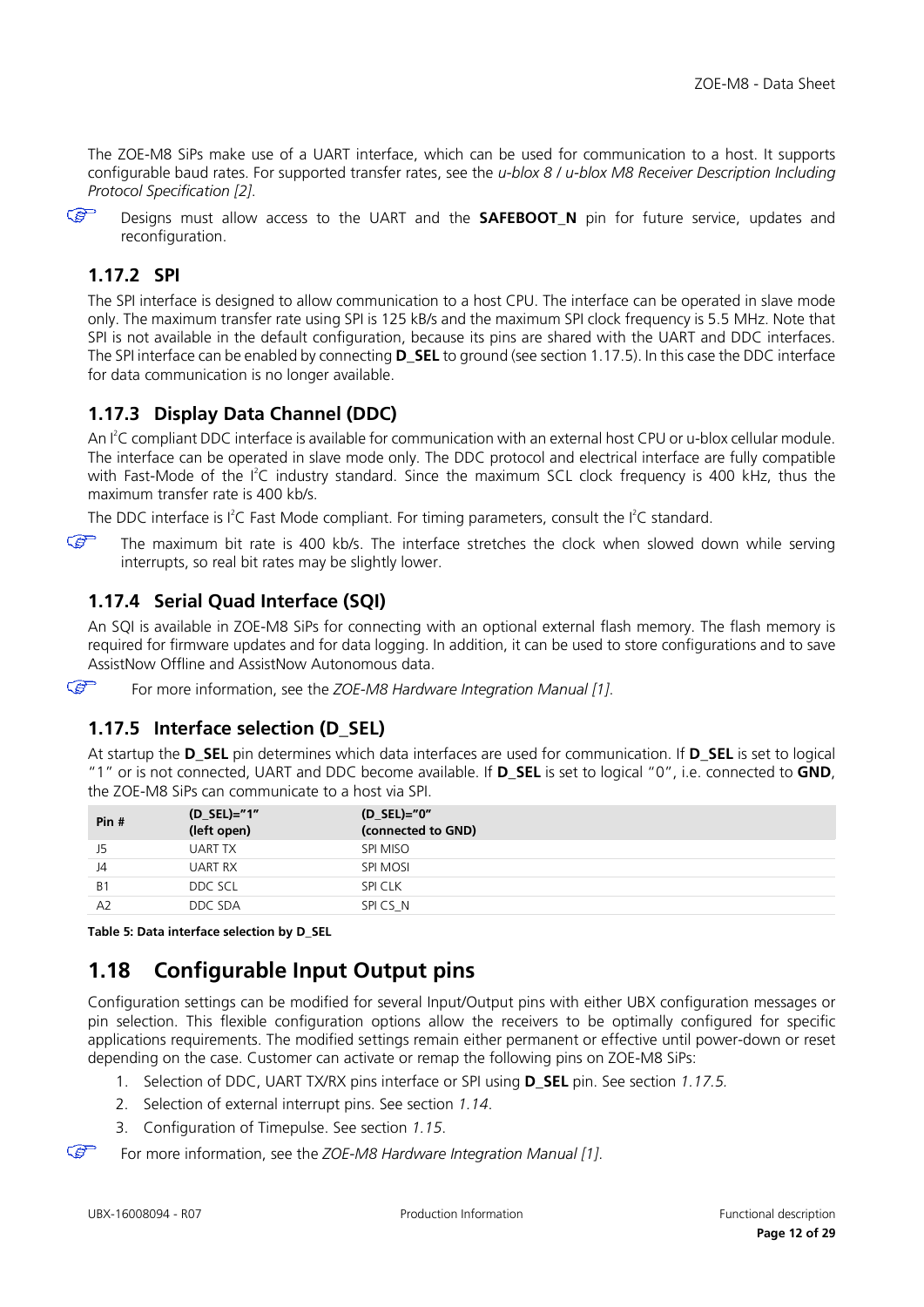# <span id="page-12-0"></span>**1.19 Safe Boot Mode**

If Pin C4 (**SAFEBOOT\_N**) is set to logical "0" at startup, the ZOE-M8 receiver enters Safe Boot Mode. In this mode, the receiver does not calculate positioning data, but is in a defined state that allows such actions as programming the flash memory in production, or recovering a corrupted flash memory.

For more information about Safe Boot Mode, see the *ZOE-M8 Hardware Integration Manual [\[1\].](#page-27-2)* 

## <span id="page-12-1"></span>**1.20 System reset**

 $\widehat{B}$ 

The ZOE-M8 SiPs provide a RESET N pin to reset the system and Real-Time Clock (RTC). The RESET N pin should be only used in critical situations to recover the system.

## <span id="page-12-2"></span>**1.21 Clock generation**

## <span id="page-12-3"></span>**1.21.1 Oscillator**

Both ZOE-M8 SiP variants have a TCXO. The TCXO allows accelerated weak signal acquisition, enabling faster start and reacquisition times.

## <span id="page-12-4"></span>**1.21.2 Real-Time Clock (RTC)**

The use of the RTC Clock may be optionally used to maintain time in the event of power failure at **VCC**. The RTC is required for hot start, warm start, AssistNow Autonomous, AssistNow Offline and some Power Save Mode operations.

The use of the RTC is optional. The time information can be generated in one of these ways:

- by connecting to an external RTC crystal (for lower battery current default mode)
- by sharing from another RTC oscillator used within the application (for lowest system costs and smallest size)

If the main supply voltage fails and a battery is connected to **V\_BCKP**, parts of the baseband section switch off, but the RTC still runs, providing a timing reference for the receiver. This operating mode is called Hardware Backup Mode, which enables all relevant data to be saved in the backup RAM to later allow a hot or warm start.

 $\mathbb{Q}$ See [Table 12](#page-19-1) for details of RTC voltage requirements when using an optional RTC.

 $\mathbb{F}$ For more information about crystal operation and configuration, see the *ZOE-M8 Hardware Integration Manual [1]*.

 $\mathbb{Q}$ If neither backup RAM nor RTC are used, the backup battery is not needed and **V\_BCKP** should be connected to **VCC**.

## <span id="page-12-5"></span>**1.22 Power management**

u-blox ZOE-M8 SiPs offer a power-optimized architecture with built-in autonomous power saving functions to minimize power consumption at any given time. Furthermore, the receiver can be used in two operating modes: Continuous mode for best performance or Power Save Mode for optimized power consumption.

## <span id="page-12-6"></span>**1.22.1 DC/DC converter (optional and only on ZOE-M8Q)**

ZOE-M8Q has an option to make use of a high-efficient, built-in DC/DC converter to allow low power consumption. To use the DC/DC converter, a capacitor and an inductor must be added to connect **VCC** to **V\_CORE**.

If the built-in DC/DC converter is not used, **VCC** and **V\_CORE** need to be shorted.

**PED** For more information, see the *ZOE-M8 Hardware Integration Manual [1]*.

## <span id="page-12-7"></span>**1.22.2 Operating modes**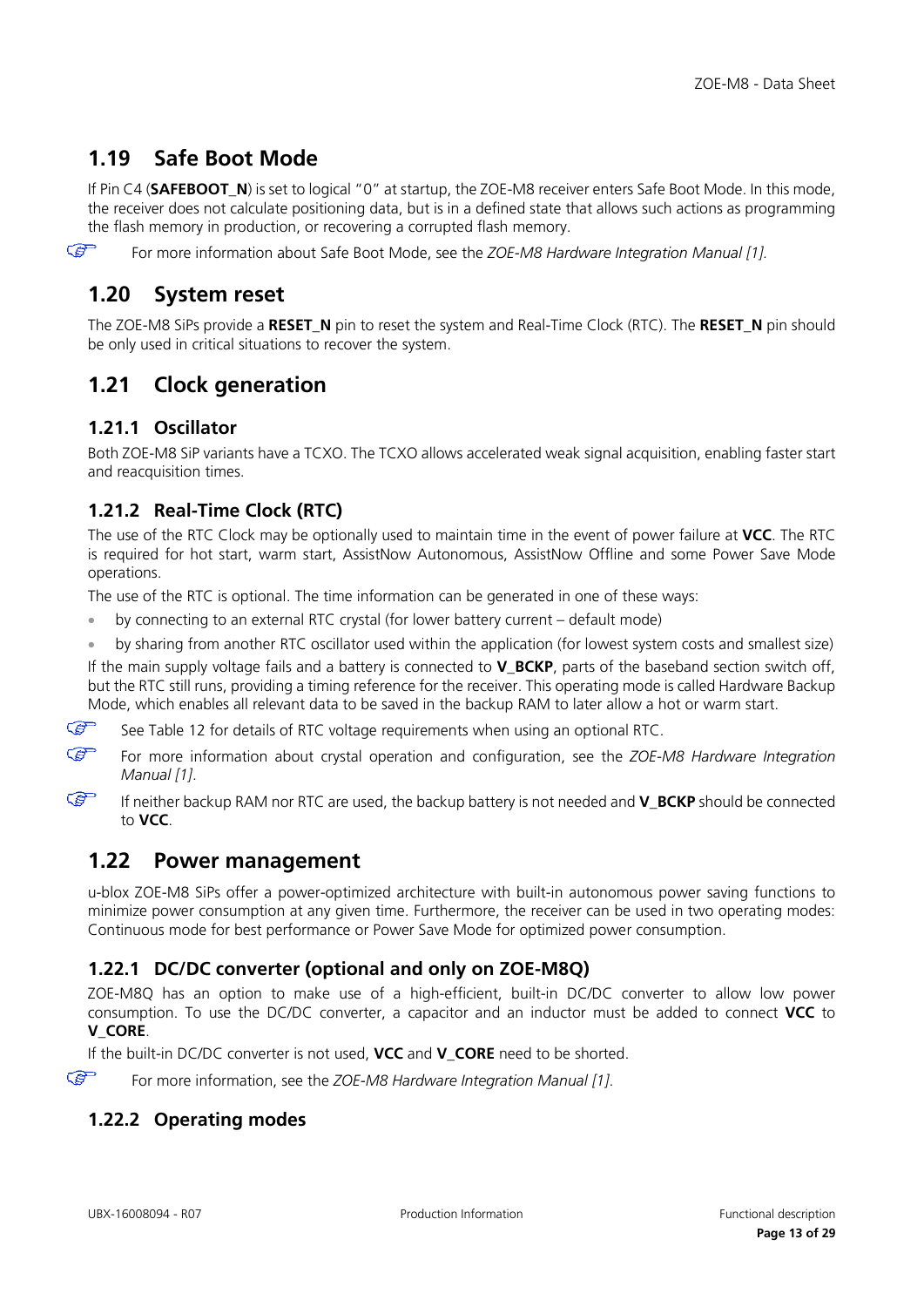u-blox ZOE-M8 SiPs can be configured to run in either continuous mode or a choice of power save mode configurations. A template of power mode settings can be used to easily select typical power mode setups to cover the majority of users' requirements.

For specific power saving applications the user has the option to fully configure via the power save mode configuration. More information see the section [1.22.2.2.](#page-13-1)

The ZOE-M8 SiPs' power mode setup offers a choice of continuous operation and preset power save mode configurations.

- Continuous (default) mode for best GNSS performance vs. power consumption
- Continuous with no compromise in power consumption
- A 1Hz cyclic tracking mode for aggressive power reduction
- Choice of 2 or 4 Hz<sup>[8](#page-13-2)</sup> cyclic tracking modes for typical wearable applications
- ON/OFF interval mode

#### **1.22.2.1 Continuous mode**

Continuous mode uses the acquisition engine at full performance resulting in the shortest possible TTFF and the highest sensitivity. It searches for all possible satellites until the Almanac is completely downloaded. The receiver then switches to the tracking engine to lower power consumption.

Thus, a lower tracking current consumption level will be achieved when:

- A valid GNSS position is obtained
- The entire Almanac has been downloaded
- <span id="page-13-1"></span>The Ephemeris for each satellite in view is valid

#### **1.22.2.2 Power save mode**

For specific power saving applications outside the typical preset power mode setups, users can configure a tailored power save mode.

Power save mode provides two dedicated methods, ON/OFF and cyclic tracking, which reduce average current consumption in different ways to match the needs of the specific application. These operations can be set by using a specific UBX message.

- ☞ For ON/OFF power save operation, an RTC signal is required.
- $\mathbb{Q}$ Position accuracy in power save mode is degraded compared to continuous mode.
- $\mathbb{Q}$ For more information about power management strategies, see the *u-blox 8 / u-blox M8 Receiver Description Including Protocol Specification [\[2\]](#page-27-3)*.

## <span id="page-13-0"></span>**1.23 Antenna**

The ZOE-M8 SiPs are designed for use with passive $^{\circ}$  and active<sup>[10](#page-13-4)</sup> antennas.

| <b>Parameter</b>               | <b>Specification</b>                                 |                                               |
|--------------------------------|------------------------------------------------------|-----------------------------------------------|
| Antenna Type                   |                                                      | Passive and active antenna                    |
| Active Antenna Recommendations | Minimum gain<br>Maximum gain<br>Maximum noise figure | 10 dB (including cable loss)<br>30 dB<br>2 dB |

**Table 6: Antenna recommendations and specifications for ZOE-M8 SiPs** 

 $\overline{a}$ 

<span id="page-13-2"></span><sup>8</sup> Single GNSS constellation configuration only

<span id="page-13-3"></span><sup>9</sup> For integration ZOE-M8 SiPs with Cellular products, see the *ZOE-M8 Hardware Integration Manual [\[1\]](#page-27-2)*.

<span id="page-13-4"></span><sup>10</sup> For information on using active antennas with ZOE-M8 SiPs, see the *ZOE-M8 Hardware Integration Manual [1]*.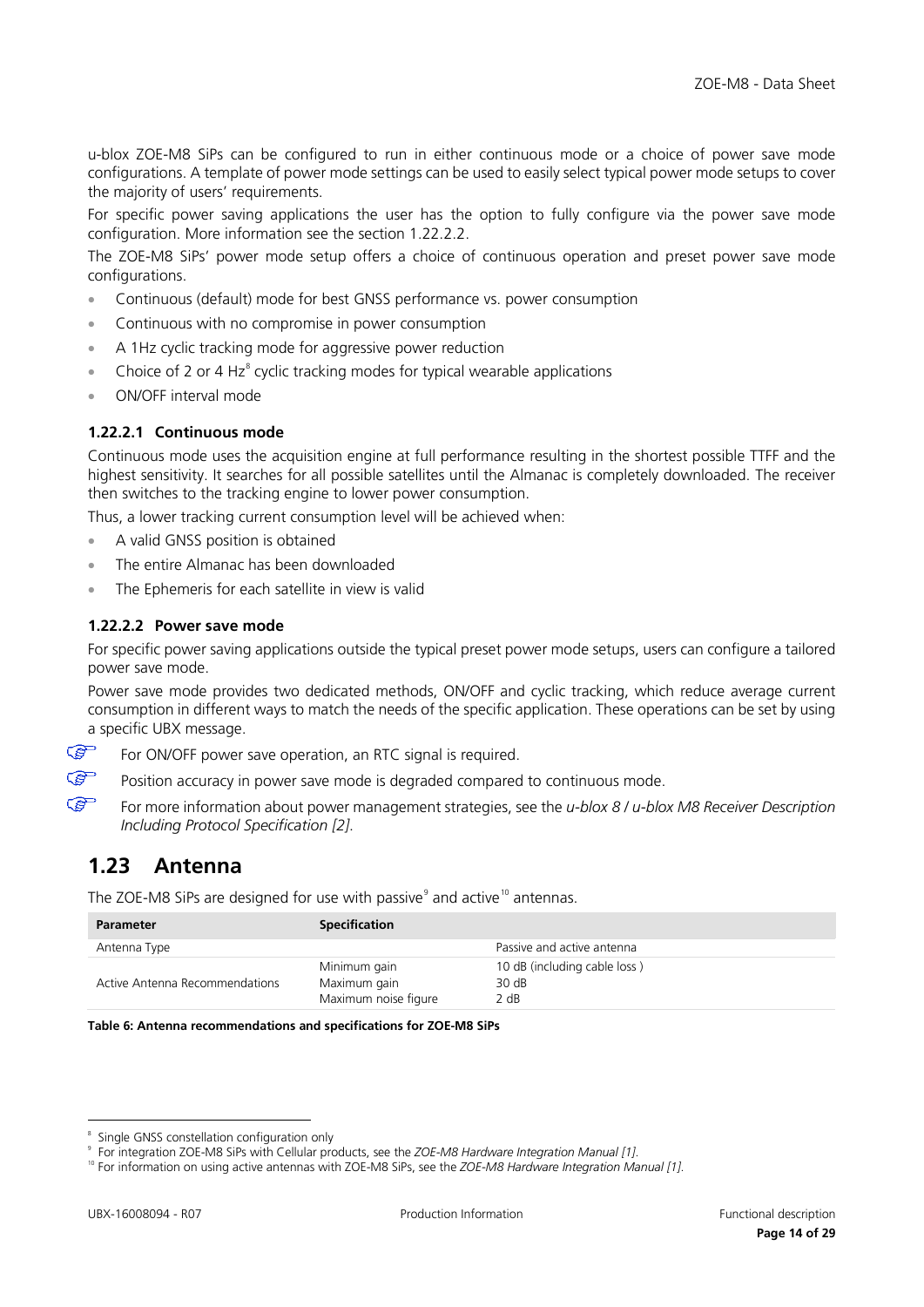# <span id="page-14-0"></span>**2 Pin definition**

# <span id="page-14-1"></span>**2.1 Pin assignment**

This section shows the pin assignments. Most PIOs are configurable and have shared functions. Use special care when designing with these pins since the overall function of the device can be affected.

The default configuration of the PIOs is listed in [Table 7](#page-16-0) below.

 $\mathbb{G}$ For more information, see the *ZOE-M8 Hardware Integration Manual [1]*.



**Figure 3: Pin assignment of ZOE-M8Q (S-LGA51), top view**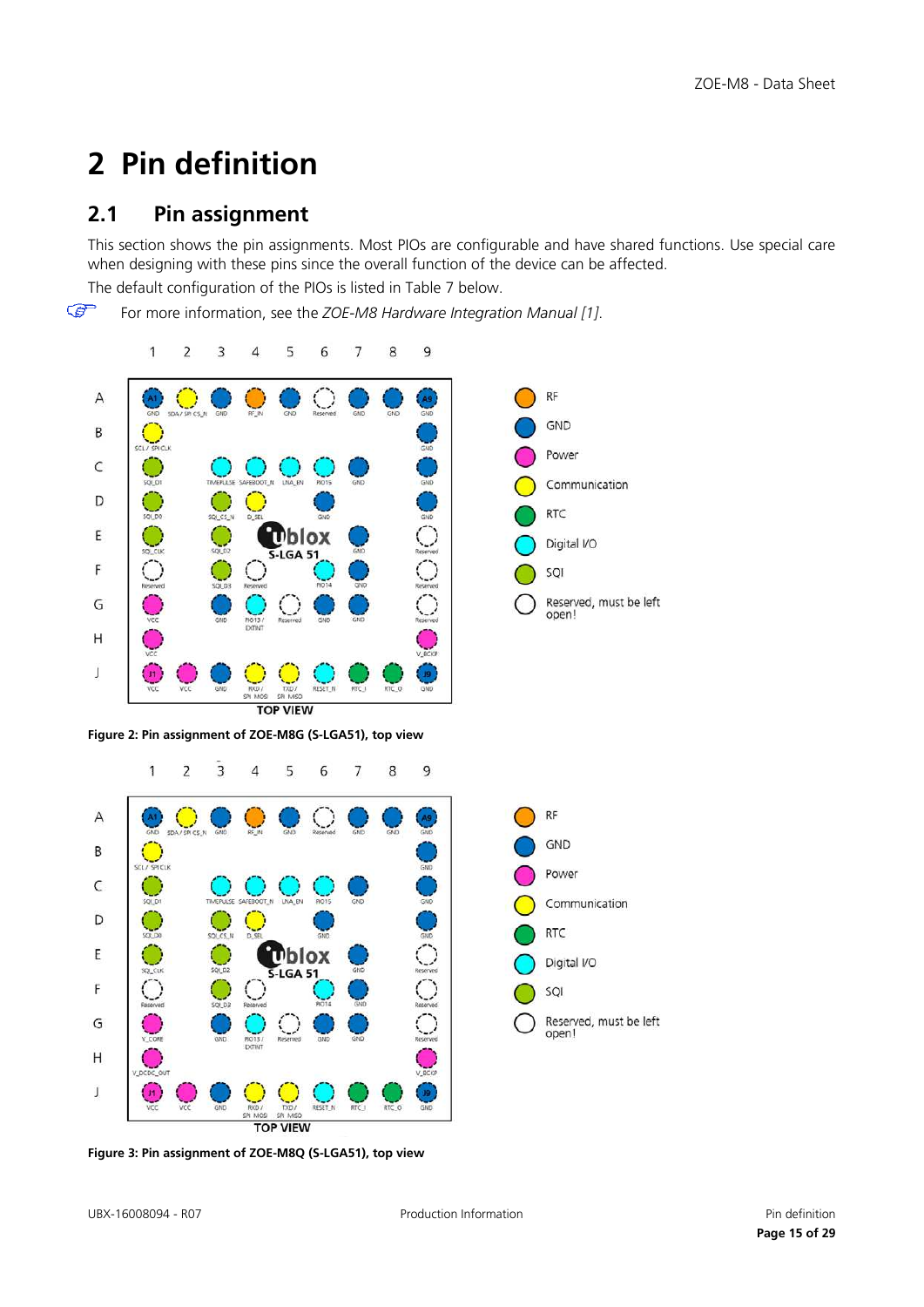$\mathbb{Q}$ 

For multiple function PIOs, select the specific signal by sending the specific configuration message.

| Pin<br>#       | <b>SiP</b> | <b>Name</b>            | I/O          | <b>Description</b>                                                         | <b>Remark</b>                                                                                                      |  |
|----------------|------------|------------------------|--------------|----------------------------------------------------------------------------|--------------------------------------------------------------------------------------------------------------------|--|
| Α1             | All        | <b>GND</b>             |              | Ground                                                                     |                                                                                                                    |  |
| A2             | All        | SDA / SPI CS_N         | I/O          | Serial interface. See section 1.17.5.                                      | Leave open if not used.                                                                                            |  |
| A3             | All        | <b>GND</b>             |              | Ground                                                                     |                                                                                                                    |  |
| A4             | All        | RF_IN                  | $\mathbf{I}$ | GNSS signal input                                                          |                                                                                                                    |  |
| A <sub>5</sub> | All        | <b>GND</b>             |              | Ground                                                                     |                                                                                                                    |  |
| A <sub>6</sub> | All        | Reserved               | I/O          | Reserved.                                                                  | Do not connect. Must be left open!                                                                                 |  |
| A7             | All        | <b>GND</b>             |              | Ground                                                                     |                                                                                                                    |  |
| A8             | All        | <b>GND</b>             |              | Ground                                                                     |                                                                                                                    |  |
| A9             | All        | <b>GND</b>             |              | Ground                                                                     |                                                                                                                    |  |
| B1             | All        | SCL / SPI CLK          | $\mathbf{I}$ | Serial interface. See section 1.17.5.                                      | Leave open if not used.                                                                                            |  |
| B <sub>9</sub> | All        | <b>GND</b>             |              | Ground                                                                     |                                                                                                                    |  |
| C <sub>1</sub> | All        | SQI_D1                 | I            | Data line 1 to external SQI flash memory<br>or reserved configuration pin. | Leave open if not used.                                                                                            |  |
| C3             | All        | TIMEPLUSE              | O            | Time pulse output                                                          | Leave open if not used.                                                                                            |  |
| C4             | All        | SAFEBOOT_N             | $\mathbf{I}$ | Used for programming the SQI flash<br>memory and testing purposes.         | Leave open if not used.                                                                                            |  |
| C5             | All        | LNA_EN                 | O            | LNA on/off signal connected to internal<br>LNA                             | Leave open if not used.                                                                                            |  |
| C6             | All        | <b>PIO15</b>           | I/O          | Digital I/O                                                                | Leave open if not used.                                                                                            |  |
| C7             | All        | <b>GND</b>             |              | Ground                                                                     |                                                                                                                    |  |
| C9             | All        | <b>GND</b>             |              | Ground                                                                     |                                                                                                                    |  |
| D <sub>1</sub> | All        | SQI_D0                 | I/O          | Data line 0 to external SQI flash memory<br>or reserved configuration pin. | Leave open if not used.                                                                                            |  |
| D3             | All        | SQI_CS_N               | I/O          | Chip select for external SQI flash<br>memory or configuration enable pin.  | Leave open if not used.                                                                                            |  |
| D <sub>4</sub> | All        | D_SEL                  | L            | Interface selector                                                         | See section 1, 17.5.                                                                                               |  |
| D <sub>6</sub> | All        | <b>GND</b>             |              | Ground                                                                     |                                                                                                                    |  |
| D <sub>9</sub> | All        | <b>GND</b>             |              | Ground                                                                     |                                                                                                                    |  |
| E1             | All        | SQI_CLK                | I/O          | Clock for external SQI flash memory or<br>configuration pin.               | Leave open if not used.                                                                                            |  |
| E3             | All        | SQI_D2                 | I/O          | Data line 2 to external SQI flash memory<br>or reserved configuration pin. | Leave open if not used.                                                                                            |  |
| E7             | All        | <b>GND</b>             |              | Ground                                                                     |                                                                                                                    |  |
| E <sub>9</sub> | All        | Reserved               | I/O          | Reserved                                                                   | Do not connect. Must be left open!                                                                                 |  |
| F1             | All        | Reserved               | I/O          | Reserved                                                                   | Do not connect. Must be left open!                                                                                 |  |
| F3             | All        | SQI_D3                 | I/O          | Data line 3 to external SQI flash memory<br>or reserved configuration pin. | Leave open if not used.                                                                                            |  |
| F4             | All        | Reserved               | I/O          | Reserved                                                                   | Do not connect. Must be left open!                                                                                 |  |
| F <sub>6</sub> | All        | <b>PIO14</b>           | I/O          | Digital I/O                                                                | Leave open if not used.                                                                                            |  |
| F7             | All        | <b>GND</b>             |              | Ground                                                                     |                                                                                                                    |  |
| F <sub>9</sub> | All        | Reserved               | I/O          | Reserved                                                                   | Do not connect. Must be left open!                                                                                 |  |
| G1             | ZOE-M8G    | <b>VCC</b>             | I            | Supply voltage                                                             | Clean and stable supply needed                                                                                     |  |
|                | ZOE-M8Q    | V_CORE                 | I            | Core Supply voltage                                                        | Connect to VCC if DCDC not used                                                                                    |  |
| G3             | All        | <b>GND</b>             |              | Ground                                                                     |                                                                                                                    |  |
| G4             | All        | PIO13 / EXTINT         | L            | External interrupt                                                         | Leave open if not used.                                                                                            |  |
| G5             | All        | Reserved               | I/O          | Reserved                                                                   | Do not connect. Must be left open!                                                                                 |  |
| G6             | All        | <b>GND</b>             |              | Ground                                                                     |                                                                                                                    |  |
| G7<br>G9       | All<br>All | <b>GND</b><br>Reserved | I/O          | Ground<br>Reserved                                                         | Do not connect. Must be left open!<br>Only exception is V_BCKP, which can<br>be connected to this pin if not used. |  |
| H1             | ZOE-M8G    | VCC                    | $\mathbf{I}$ | Supply voltage                                                             | Clean and stable supply needed                                                                                     |  |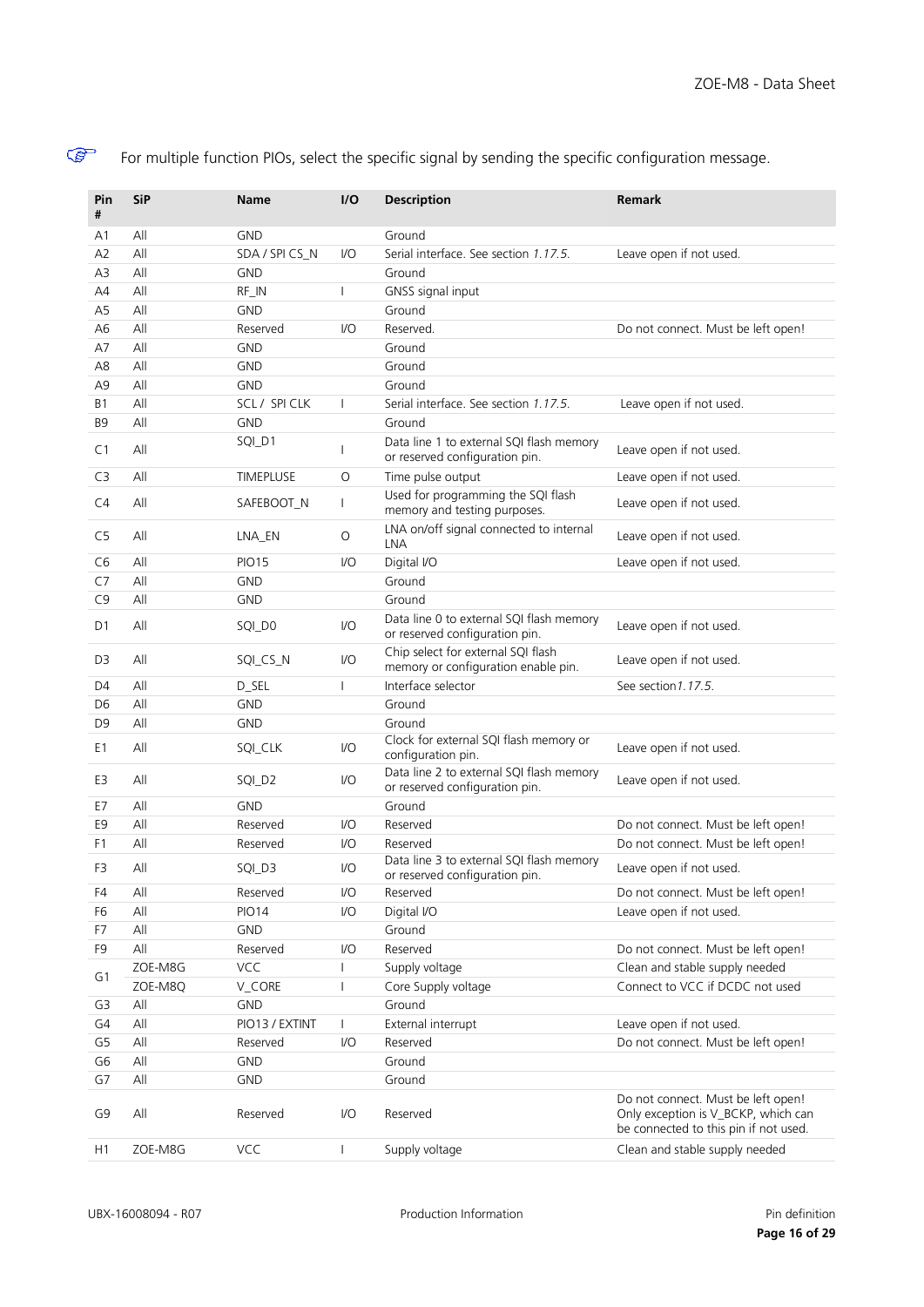| Pin<br>#        | <b>SiP</b> | <b>Name</b>         | 1/O      | <b>Description</b>                    | <b>Remark</b>                                 |
|-----------------|------------|---------------------|----------|---------------------------------------|-----------------------------------------------|
|                 | ZOE-M8Q    | V DCDC OUT          | $\Omega$ | DCDC converter output                 | Connect to VCC if DCDC not used               |
| H <sub>9</sub>  | All        | V BCKP              |          | Backup supply                         |                                               |
| $\overline{11}$ | All        | VCC.                |          | Supply voltage                        | Clean and stable supply needed                |
| J <sub>2</sub>  | All        | VCC.                |          | Supply voltage                        | Clean and stable supply needed                |
| J3              | All        | <b>GND</b>          |          | Ground                                |                                               |
| $\overline{14}$ | All        | RXD/SPI MOSI        |          | Serial interface. See section 1.17.5. | Leave open if not used.                       |
| 15              | All        | <b>TXD/SPI MISO</b> | $\Omega$ | Serial interface. See section 1.17.5. | Leave open if not used.                       |
| <b>J6</b>       | All        | RESET <sub>N</sub>  |          | System reset. See section 1.20.       | Leave open if not used.                       |
| J7              | All        | RTC I               |          | RTC Input                             | Connect to GND if no RTC Crystal<br>attached. |
| J8              | All        | RTC O               | O        | <b>RTC Output</b>                     | Leave open if no RTC Crystal attached.        |
| 19              | All        | GND                 |          | Ground                                |                                               |

#### <span id="page-16-0"></span>**Table 7: ZOE-M8 pinout**

For more information about the pinouts, see the *ZOE-M8 Hardware Integration Manual [\[1\]](#page-27-2)*.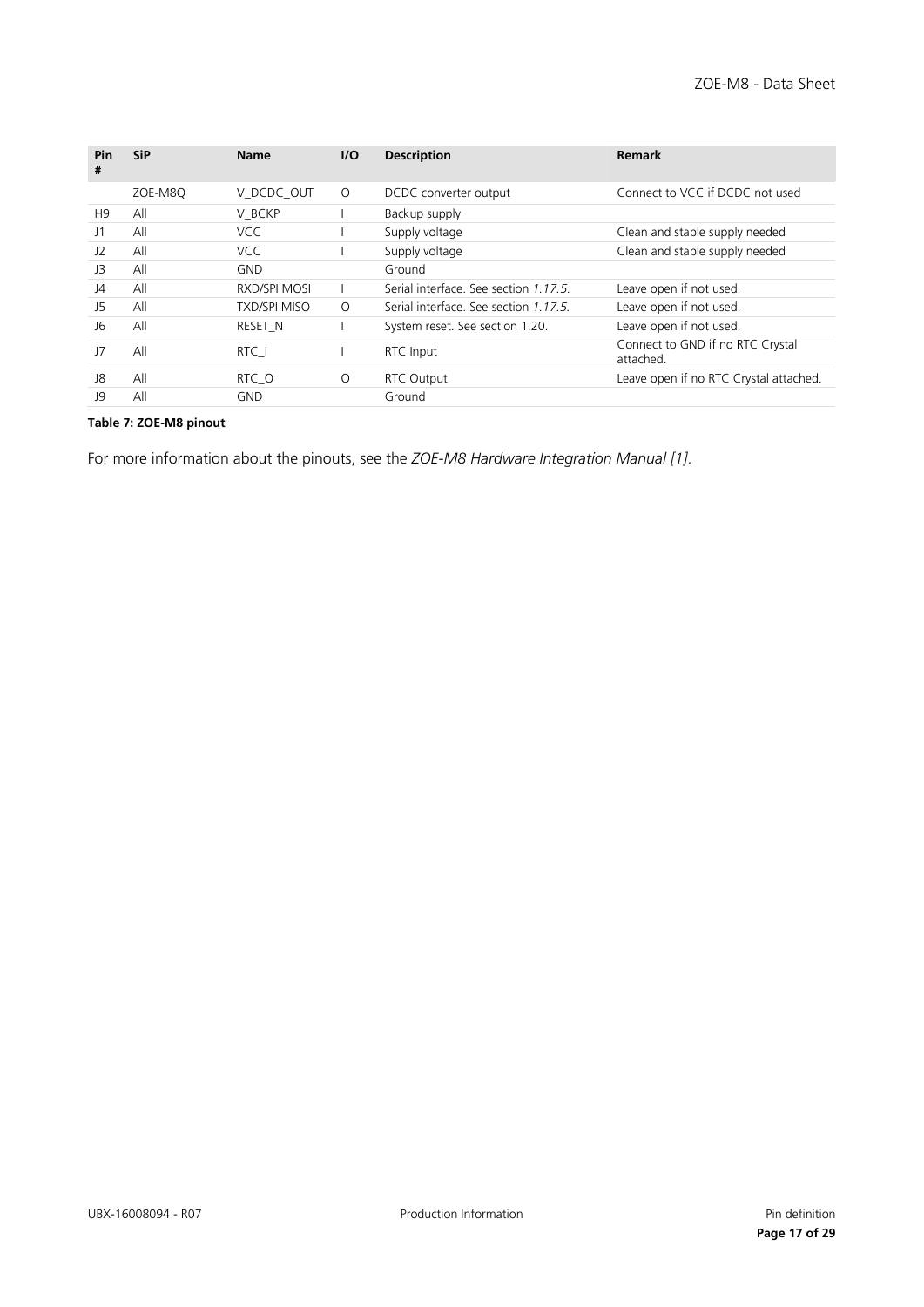# <span id="page-17-0"></span>**3 Electrical specification**

 $\mathbb{Q}$ The limiting values given are in accordance with the Absolute Maximum Rating System (IEC 134). Stress above one or more of the limiting values may cause permanent damage to the device. These are stress ratings only, and operation of the device at these or at any other conditions above those given in the Characteristics sections of the specification is not implied. Exposure to limiting values for extended periods may affect device reliability.

**P** Where application information is given, it is advisory only and does not form part of the specification. For more information regarding power management, see the *ZOE-M8 Hardware Integration Manual [\[1\].](#page-27-2)*

# <span id="page-17-1"></span>**3.1 Absolute maximum rating**

| Symbol           | SiP     | <b>Parameter</b>                                                                                                                 | Min    | Max             | Unit            |
|------------------|---------|----------------------------------------------------------------------------------------------------------------------------------|--------|-----------------|-----------------|
| VCC.             | All     | Supply voltage                                                                                                                   | $-0.5$ | 3.6             | V               |
| V CORE           | ZOE-M8O | Core supply voltage                                                                                                              | $-0.5$ | 3.6             | $\vee$          |
| V DCDC OUT       | ZOE-M8O | Output voltage of the internal DC/DC converter                                                                                   | $-0.5$ | 3.6             | $\vee$          |
| V BCKP           | All     | Supply voltage baseband backup core                                                                                              | $-0.5$ | 3.6             | $\vee$          |
| $Vi_{\rm RFC}$   | All     | Input voltage on RTC_I                                                                                                           | $-0.5$ | 1.6             | $\vee$          |
| Vi <sub>DC</sub> | All     | Input voltage on Configurable Inputs, RESET_N if $VCC < 3.1$ V<br>Input voltage on Configurable Inputs, RESET_N if $VCC > 3.1$ V | $-0.5$ | $VCC+05$<br>3.6 | $\sqrt{ }$<br>V |
| Prfin            | All     | RF Input power on RF_IN inband <sup>11</sup>                                                                                     |        | 0               | dBm             |
|                  | All     | RF Input power on RF_IN outband <sup>12</sup>                                                                                    |        | $+15$           | dBm             |
| Ptot             | All     | Total power dissipation                                                                                                          |        | 500             | mW              |
| Τs               | All     | Storage temperature                                                                                                              | -40    | $+85$           | °C              |

<span id="page-17-4"></span>**Table 8: Absolute maximum ratings**

 $\bigwedge$ 

**Stressing the device beyond the "Absolute Maximum Ratings" may cause permanent damage. These are stress ratings only. The product is not protected against overvoltage or reversed voltages. If necessary, voltage spikes exceeding the power supply voltage specification, given in table above, must be limited to values within the specified boundaries by using appropriate protection diodes.**

 $\overline{a}$ 

<span id="page-17-2"></span> $11$  Inband = 1525-1650 MHz

<span id="page-17-3"></span><sup>12</sup> Outband = 777-915 MHz, 1710-2200 MHz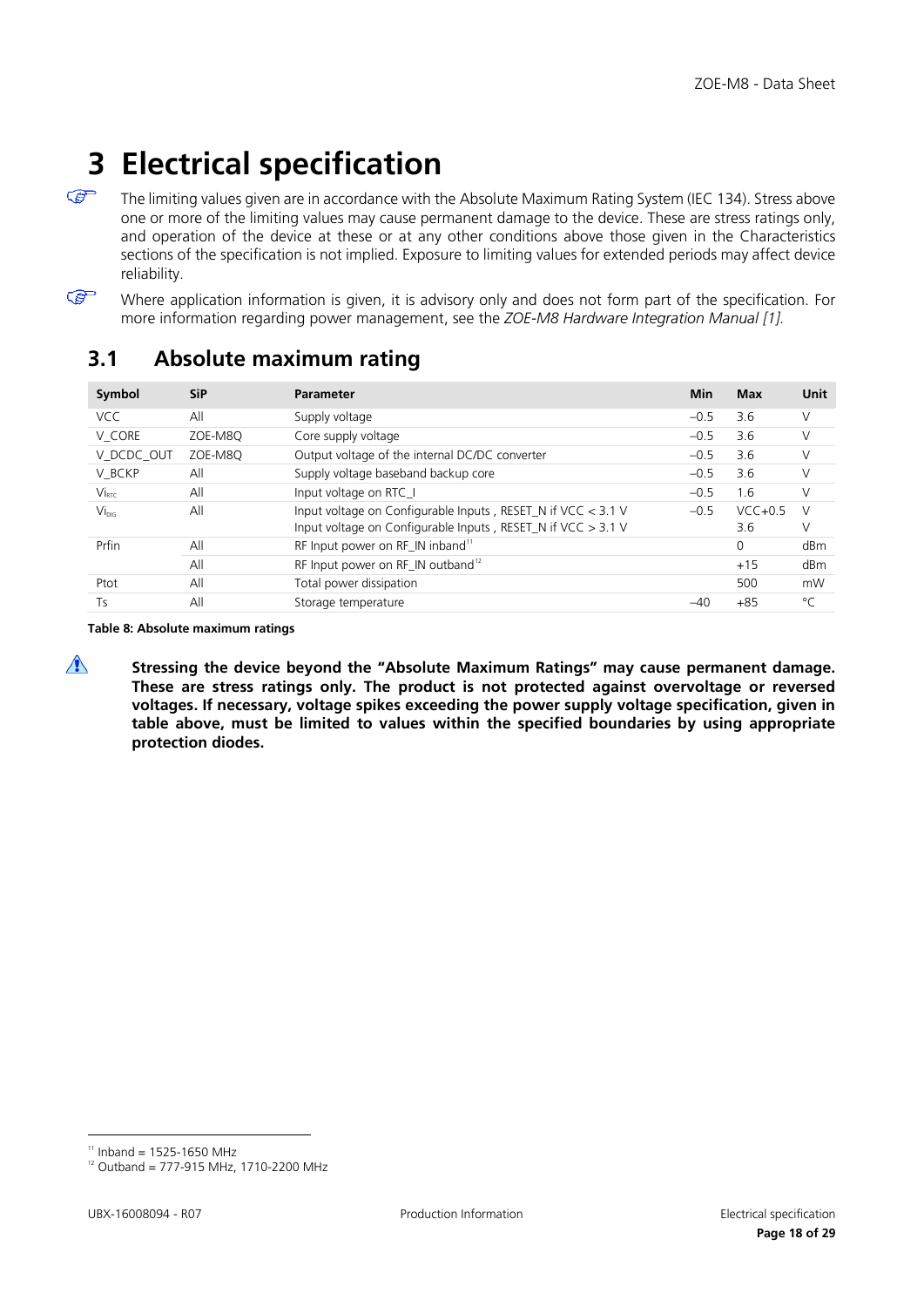# <span id="page-18-0"></span>**3.2 Operating conditions**

| Symbol       | <b>Parameter</b>                 | <b>SiP</b> | Min   | <b>Typical</b> | <b>Max</b> | Unit   | <b>Remarks</b> |
|--------------|----------------------------------|------------|-------|----------------|------------|--------|----------------|
| Tamb         | Ambient temperature              | All        | $-40$ | $+25$          | $+85$      | °C     |                |
| <b>GND</b>   | Ground                           | All        |       | 0              |            | $\vee$ |                |
| <b>VCC</b>   | Supply voltage                   | ZOE-M8G    |       | 1.8            |            |        |                |
|              | Supply voltage                   | ZOE-M8Q    |       | 3.0            |            |        |                |
| V CORE       | Core supply voltage              | ZOE-M8Q    |       | 3.0            |            |        |                |
| V BCKP       | Backup battery supply<br>voltage | All        |       | 1.8            |            |        |                |
| <b>NFtot</b> | Receiver Chain Noise Figure      | All        |       | 2.5            |            | dB     |                |
|              |                                  |            |       |                |            |        |                |

 $\mathbb{Q}$ The test conditions specified in [Table 9](#page-18-3) apply to all characteristics defined in this section.

<span id="page-18-3"></span>**Table 9: Test conditions**

 $\mathbb{G}$ All specifications are at an ambient temperature of 25°C. Extreme operating temperatures can significantly impact specification values. Applications operating near the temperature limits should be tested to ensure the specification.

## <span id="page-18-1"></span>**3.2.1 DC electrical characteristic**

 $\mathbb{Q}$ For Power Management Unit (PMU) block diagrams, see the *ZOE-M8 Hardware Integration Manual [\[1\]](#page-27-2)*.

| Symbol              | Parameter                       | SiP     | Min  | <b>Typical</b> | <b>Max</b> | Unit |  |
|---------------------|---------------------------------|---------|------|----------------|------------|------|--|
| V BCKP              | Input voltage for backup supply | All     | 1.4  |                | 3.6        |      |  |
| V CORE              | Core supply voltage             | ZOE-M8Q | 1.4  |                | 3.6        |      |  |
| $VCC$ <sup>13</sup> | Supply voltage                  | ZOE-M8G | 1.71 |                | l.89       |      |  |
|                     | Supply voltage                  | ZOE-M8Q | 2.7  |                | 3.6        |      |  |

#### **Table 10: Power supply pins**

| Symbol       | <b>Parameter</b>                                                                                                                                      | <b>Condition</b>           | <b>Min</b> | <b>Typical</b> | <b>Max</b> | Unit      |
|--------------|-------------------------------------------------------------------------------------------------------------------------------------------------------|----------------------------|------------|----------------|------------|-----------|
| <b>Ileak</b> | Leakage current input pins                                                                                                                            |                            |            | $<$ 1          |            | nA        |
| Vil          | Low level input voltage                                                                                                                               |                            | 0          |                | $0.2*VCC$  | V         |
| Vih          | High level input voltage                                                                                                                              |                            | $0.7*VCC$  |                | $VCC+0.5$  | V         |
| Vol          | Low level output voltage<br>for TXD/SPI MISO, RXD/SPI MOSI,<br>SDA/SPI CS N, SCL/SPI CLK<br>, D SEL, TIMEPULSE, PIO13/EXTINT,<br>PIO14, PIO15, LNA EN | $\text{Io} = 4 \text{ mA}$ |            |                | 0.4        | V         |
| Voh          | High level output voltage<br>for TXD/SPI MISO, RXD/SPI MOSI,<br>SDA/SPICS N, SCL/SPICLK, D SEL,<br>TIMEPULSE, PIO13/EXTINT, PIO14,<br>PIO15, LNA EN   | $\lambda$ loh = 4 mA       | $VCC-0.4$  |                |            | V         |
| Rpu          | Pull-up resistor for SDA/SPI CS N,<br>SCL/SPI CLK, TIMEPULSE,<br>PIO13/EXTINT, PIO14, RESET N                                                         |                            |            | 11             |            | $k\Omega$ |
| Rpu          | Pull-up resistor for TXD/SPI MISO,<br>RXD/SPI MOSI, PIO15, D SEL                                                                                      |                            |            | 115            |            | $k\Omega$ |

**Table 11: Digital I/O pins**

#### <span id="page-18-2"></span>**3.2.2 Baseband parameters**

 $\overline{a}$ 

<span id="page-18-4"></span><sup>&</sup>lt;sup>13</sup> Max 50 mVpp ripple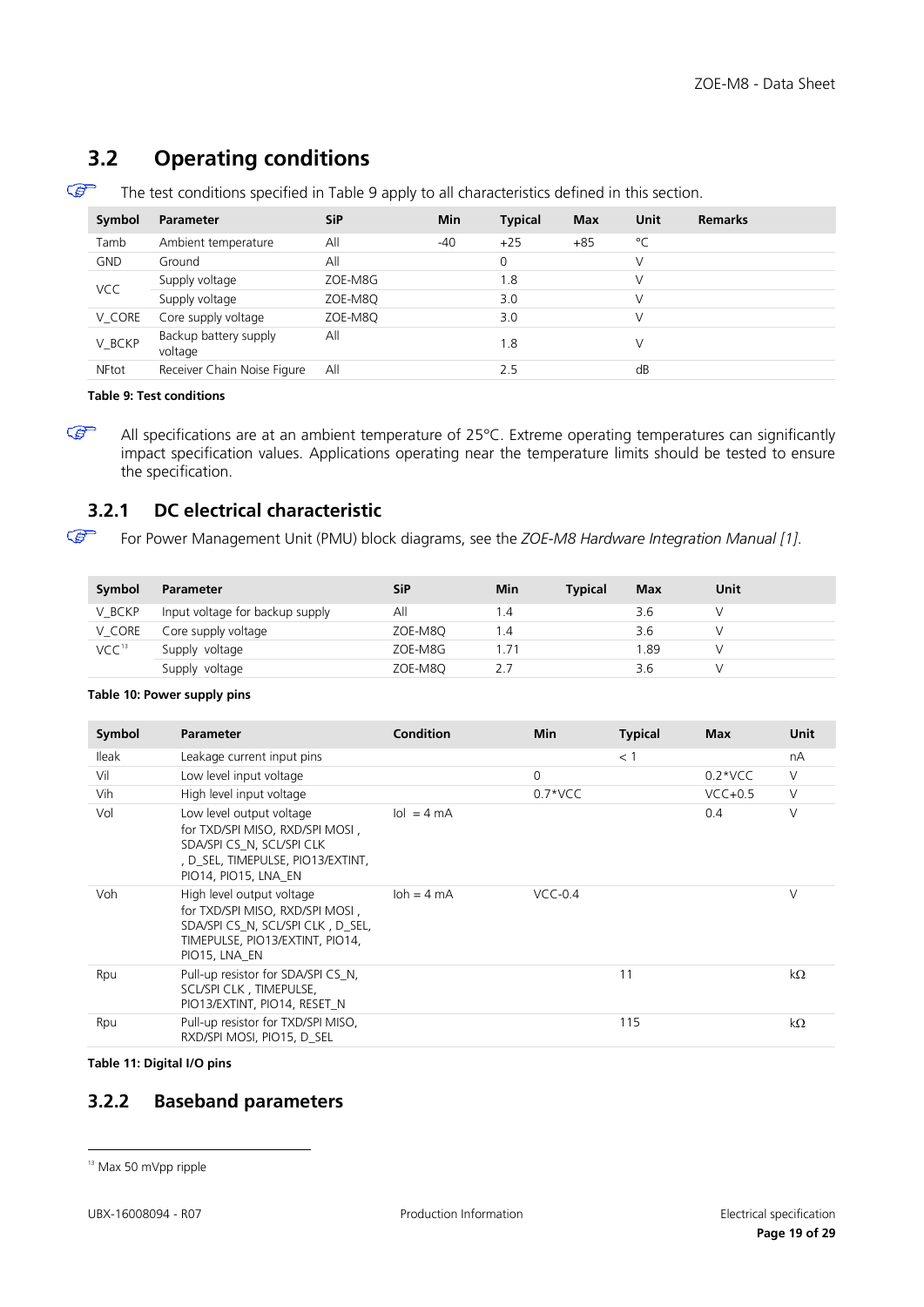| Symbol      | Parameter                                        | <b>SiP</b> |                | <b>Condition</b>                                                                                   | Min. | Typ.  | Max. | Unit      |
|-------------|--------------------------------------------------|------------|----------------|----------------------------------------------------------------------------------------------------|------|-------|------|-----------|
| RTC Fxtal   | RTC crystal resonant<br>frequency                | All        |                |                                                                                                    |      | 32768 |      | Hz        |
| RTC_T_start | RTC startup time                                 | All        |                |                                                                                                    | 0.2  | 0.35  | 0.9  | sec       |
| RTC Amp     | 32768 Hz OSC<br>oscillation amplitude            | All        |                |                                                                                                    | 50   |       | 350  | mVpp      |
| RTC ESR     | 32768 Hz Xtal<br>equivalent series<br>resistance | All        |                |                                                                                                    |      |       | 100  | $k\Omega$ |
| RTC CL      | RTC integrated load<br>capacitance               | All        |                | $ESR = 80 k\Omega$                                                                                 | 4    | 7     | 12   | рF        |
| DCDC eff    | DC/DC efficiency                                 | ZOE-M8O    | $\overline{4}$ | 3.3 V $\omega$ input, 4 mA $-$ 80 mA,<br>External components: $L = 2.2 \mu H$ ,<br>$C = 4.7 \mu F$ |      | 85    |      | $\%$      |
| V DCDC out  | DC/DC output voltage                             | ZOE-M8O    |                | DC/DC enabled                                                                                      |      | 1.4   |      | $\vee$    |

<span id="page-19-1"></span>**Table 12: Baseband parameters**

## <span id="page-19-0"></span>**4.1 Indicative power requirements**

[Table 13](#page-19-2) lists examples of the total system supply current for a possible application.

 $\mathbb{Q}$ The values in [Table 13](#page-19-2) are provided for customer information only as an example of typical current requirements. The values are characterized on samples; actual power requirements can vary depending on firmware version used, external circuitry, number of SVs tracked, signal strength, type of start as well as time, duration and conditions of test.

| Parameter                            | Symbol                                   | <b>SiP</b> | Typ<br>GPS &<br><b>GLONASS</b> | Typ<br>GPS / OZSS<br>/ SBAS | <b>Max</b> | <b>Units</b> | Condition                                                                                      |
|--------------------------------------|------------------------------------------|------------|--------------------------------|-----------------------------|------------|--------------|------------------------------------------------------------------------------------------------|
| Max. supply current $14$             | <b>Iccp</b>                              | All        |                                |                             | 67         | mA           |                                                                                                |
|                                      |                                          | ZOE-M8G    | 45                             | 34.5                        |            | mA           | Estimated at 1.8 V                                                                             |
|                                      | Icc Acquisition <sup>16</sup>            | ZOE-M8Q    | 28                             | 22                          |            | mA           | Estimated at 3 V w/ DC/DC                                                                      |
|                                      |                                          | ZOE-M8Q    | 45                             | 34.5                        |            | mA           | Estimated at 3 V w/o DC/DC                                                                     |
|                                      |                                          | ZOE-M8G    | 40                             | 32.5                        |            | mA           | Estimated at 1.8 V                                                                             |
| Average supply current <sup>15</sup> | Icc Tracking<br>(Continuous mode)        | ZOE-M8O    | 25                             | 21                          |            | mA           | Estimated at 3 V w/ DC/DC                                                                      |
|                                      |                                          | ZOE-M8Q    | 40                             | 32.5                        |            | mA           | Estimated at 3 V w/o DC/DC                                                                     |
|                                      | Icc Tracking<br>(Power Save mode / 1 Hz) | ZOE-M8G    | 12.5                           | 11.5                        |            | mA           | Estimated at 1.8 V                                                                             |
|                                      |                                          | ZOE-M8Q    | 9.0                            | 8.5                         |            | mA           | Estimated at 3 V w/ DC/DC                                                                      |
|                                      |                                          | ZOE-M8Q    | 12.5                           | 11.5                        |            | mA           | Estimated at 3 V w/o DC/DC                                                                     |
| Backup battery current <sup>17</sup> | I BCKP                                   | All        |                                | 15                          |            | μA           | HW Backup mode,<br>$VCC = 0 V, V BCKP = 3 V$<br>using the RTC crystal                          |
| SW Backup current                    | I SWBCKP                                 | All        |                                | 20                          |            | μA           | SW Backup mode,<br>$VCC = 1.8 V (ZOE-M8G)$<br>$VCC = 3.0 V (ZOE-M8Q)$<br>using the RTC crystal |

#### <span id="page-19-2"></span>**Table 13: Currents to calculate the indicative power requirements**

For more information about power requirements, see the *ZOE-M8 Hardware Integration Manual [\[1\]](#page-27-2)*.

All values in [Table 13](#page-19-2) are measured at +25 °C ambient temperature.

<span id="page-19-4"></span><span id="page-19-3"></span><sup>15</sup> Simulated constellation of 8 satellites is used. All signals are at -130 dBm.

 $\overline{a}$ 

 $\mathbb{G}$ 

<sup>&</sup>lt;sup>14</sup> Use this figure to dimension maximum current capability of power supply. Measurement of this parameter with 1 Hz bandwidth.

<span id="page-19-5"></span><sup>&</sup>lt;sup>16</sup> Average current from start-up until the first fix.

<span id="page-19-6"></span><sup>&</sup>lt;sup>17</sup> Use this figure to determine required battery capacity.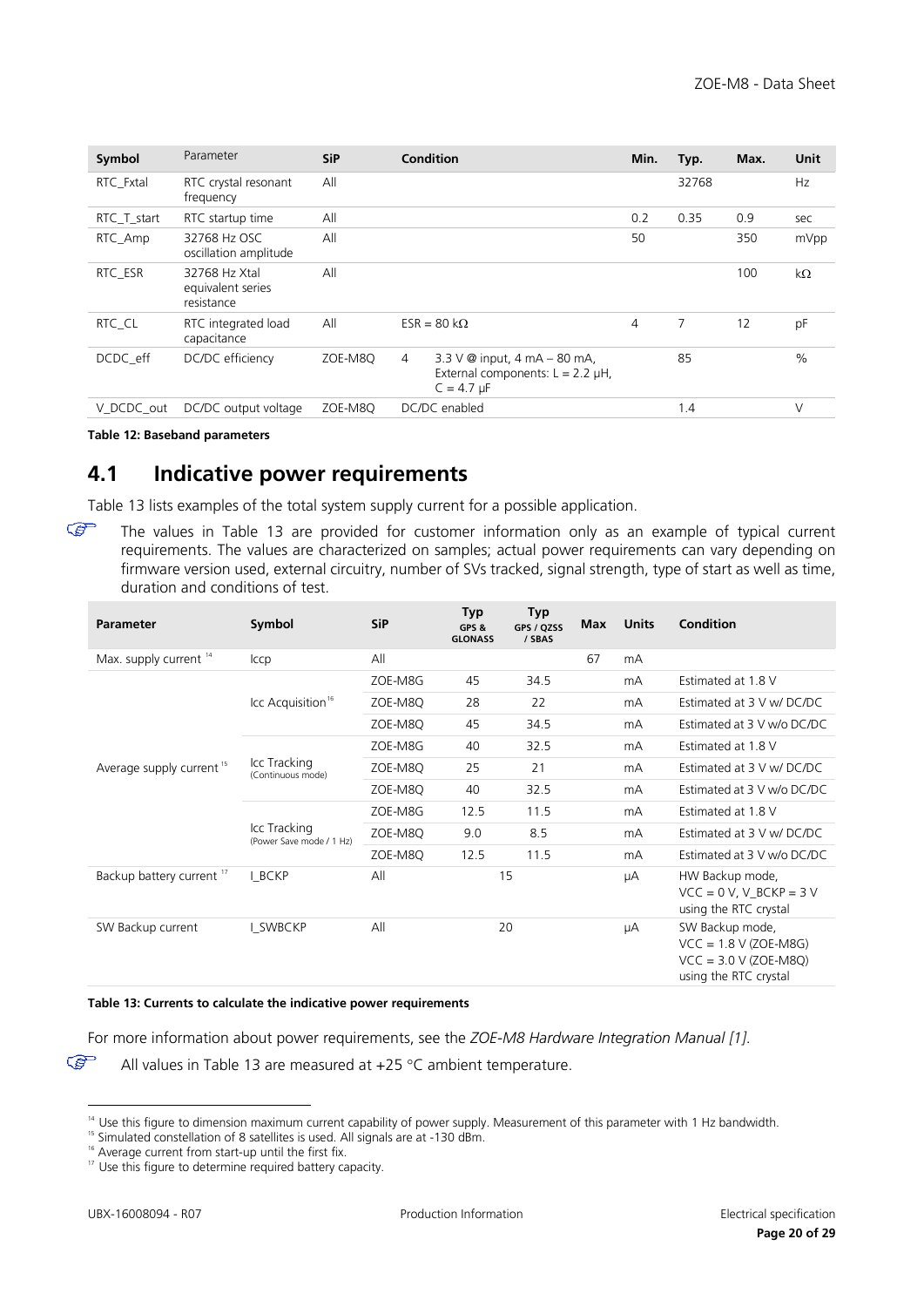# <span id="page-20-0"></span>**4.2 SPI timing diagrams**

In order to avoid incorrect operation of the SPI, the user needs to comply with certain timing conditions. The following signals need to be considered for timing constraints:

| Symbol          | <b>Description</b>  |
|-----------------|---------------------|
| SPI CS_N (SS_N) | Slave select signal |
| SPI CLK (SCK)   | Slave clock signal  |

#### **Table 14: Symbol description**



**Figure 4: SPI timing diagram**

### <span id="page-20-1"></span>**4.2.1 Timing recommendations**

The recommendations below are based on a firmware running from SQI flash memory.

| Parameter                 | <b>Description</b>          | Recommendation                     |
|---------------------------|-----------------------------|------------------------------------|
| $t_{\text{init}}$         | Minimum Initialization Time | 10 us                              |
| $t_{\text{DES}}$          | Deselect Time               | 1 ms                               |
| $\mathbf{t}_{\text{bit}}$ | Minimum bit time            | 180 ns (5.5 MHz max bit frequency) |
| $t_{\text{byte}}$         | Minimum byte period         | 8 µs (125 kHz max byte frequency)  |

**Table 15: SPI timing recommendations**

 $\mathbb{Q}$ The values in the above table result from the requirement of an error-free transmission. By allowing just a few errors and disabling the glitch filter, the bit rate can be increased considerably.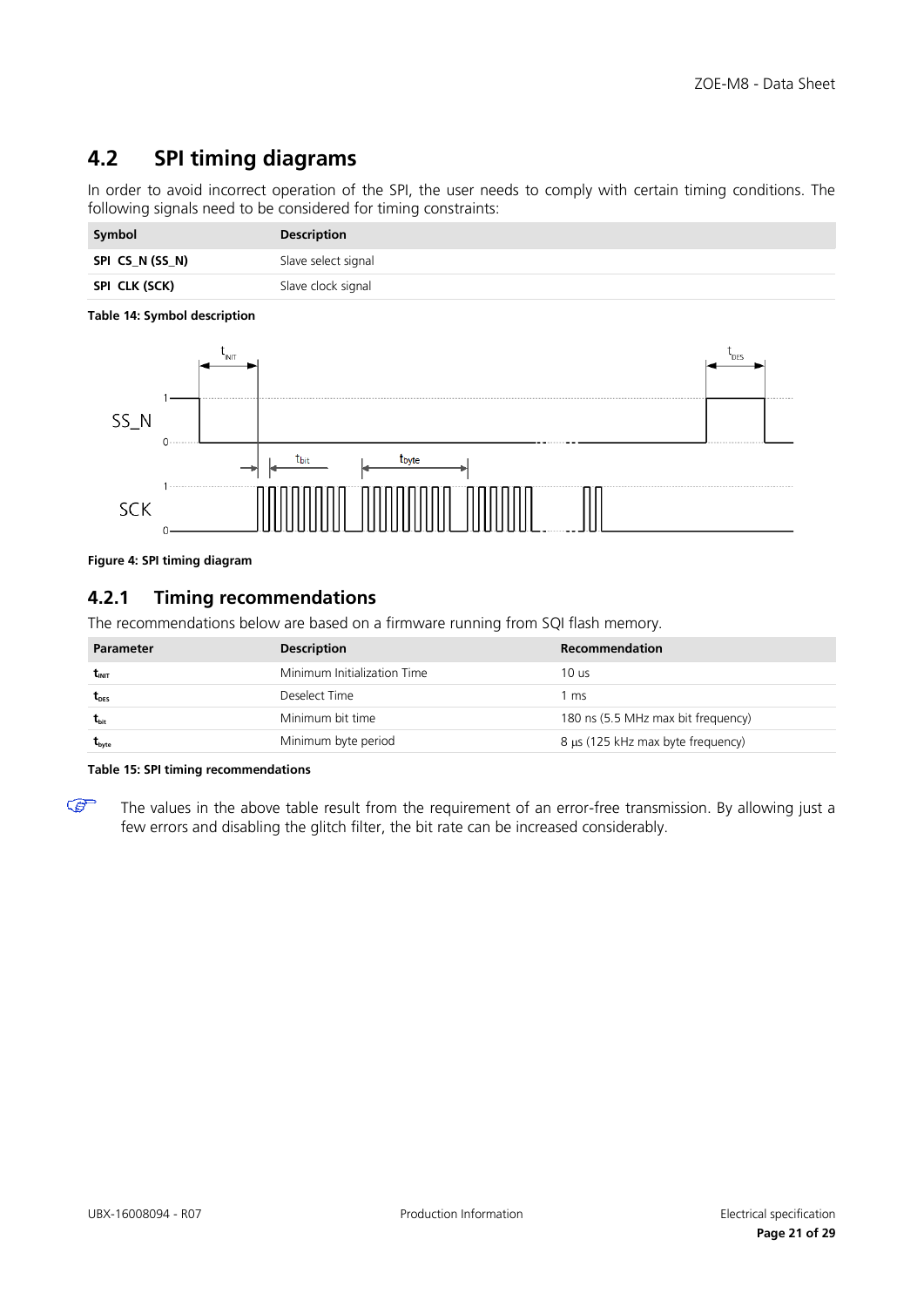

# <span id="page-21-0"></span>**5 Mechanical specification**

#### <span id="page-21-1"></span>**Figure 5: Mechanical drawing for ZOE-M8 (S-LGA), bottom view**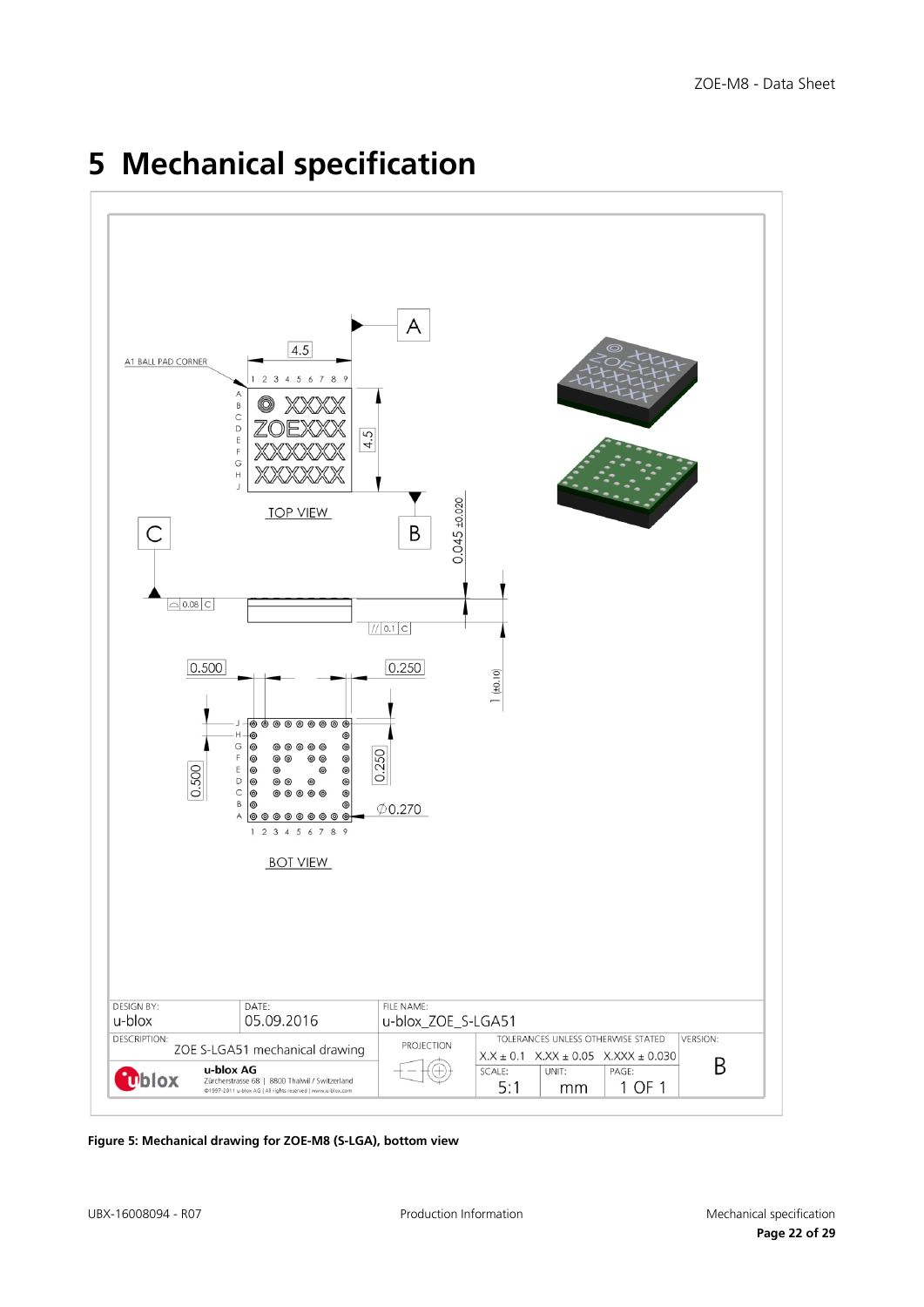# <span id="page-22-0"></span>**6 Reliability tests and approvals**

# <span id="page-22-1"></span>**6.1 Reliability tests**

 $\mathbb{Q}$ ZOE-M8 SiPs are based on AEC-Q100 qualified GNSS chips.

Qualification requirements are according to JEDEC standards JESD47 "*Stress-Test-Driven Qualification of Integrated Circuits*" and ISO 16750 "Road vehicles – environmental conditions and testing for electrical and electronic equipment".

## <span id="page-22-2"></span>**6.2 Approvals**



Products marked with this lead-free symbol on the product label comply with the "Directive 2002/95/EC and Directive 2011/65/EU of the European Parliament and the Council on the Restriction of Use of certain Hazardous Substances in Electrical and Electronic Equipment" (RoHS).

ZOE-M8 SiPs are RoHS compliant.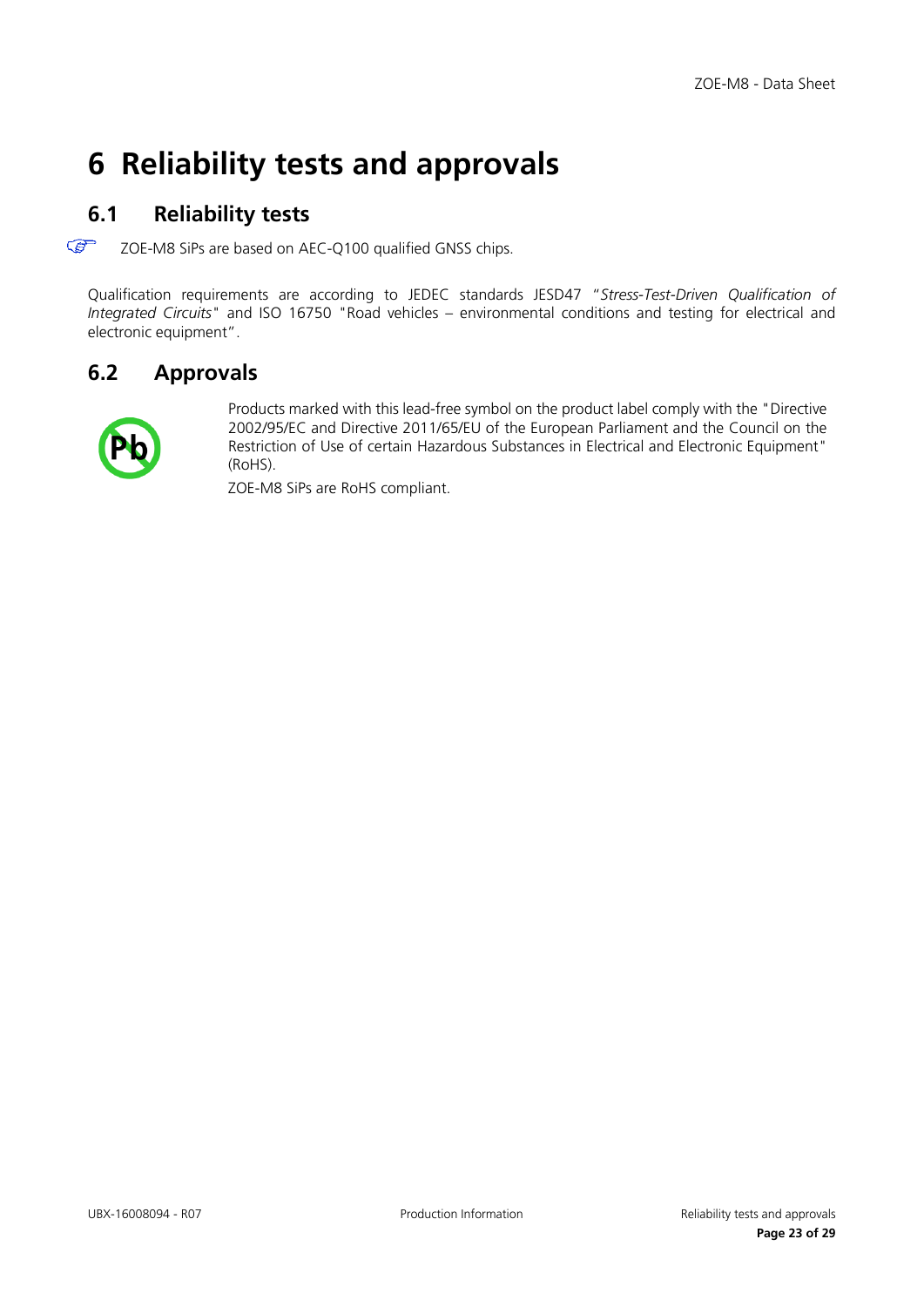# <span id="page-23-0"></span>**7 Product handling**

## <span id="page-23-1"></span>**7.1 Packaging**

ZOE-M8 SiPs are delivered as hermetically sealed, reeled tapes in order to enable efficient production lot set-up and tear-down. For more information about packaging, see the *u-blox Package Information Guide [\[3\]](#page-27-6)*.

## <span id="page-23-2"></span>**7.1.1 Reels**

ZOE-M8 SiPs are deliverable in quantities of 1000 pieces on a reel. The ZOE-M8 SiPs are shipped on Reel Type D, as described in the *u-blox Package Information Guide [\[3\]](#page-27-6)*.

## <span id="page-23-3"></span>**7.1.2 Tapes**

[Figure 6](#page-23-4) shows the feed direction and the orientation of the ZOE-M8 positioning SiPs on the tape. The positioning SiPs are placed such that the pin 1 is at the upper right for the S-LGA51 (Soldered LGA). The dimensions of the tapes are specified in [Figure 6.](#page-23-4)



**Feed Direction** 



#### <span id="page-23-4"></span>**Figure 6: Dimensions and orientation for ZOE-M8 SiPs on the tape**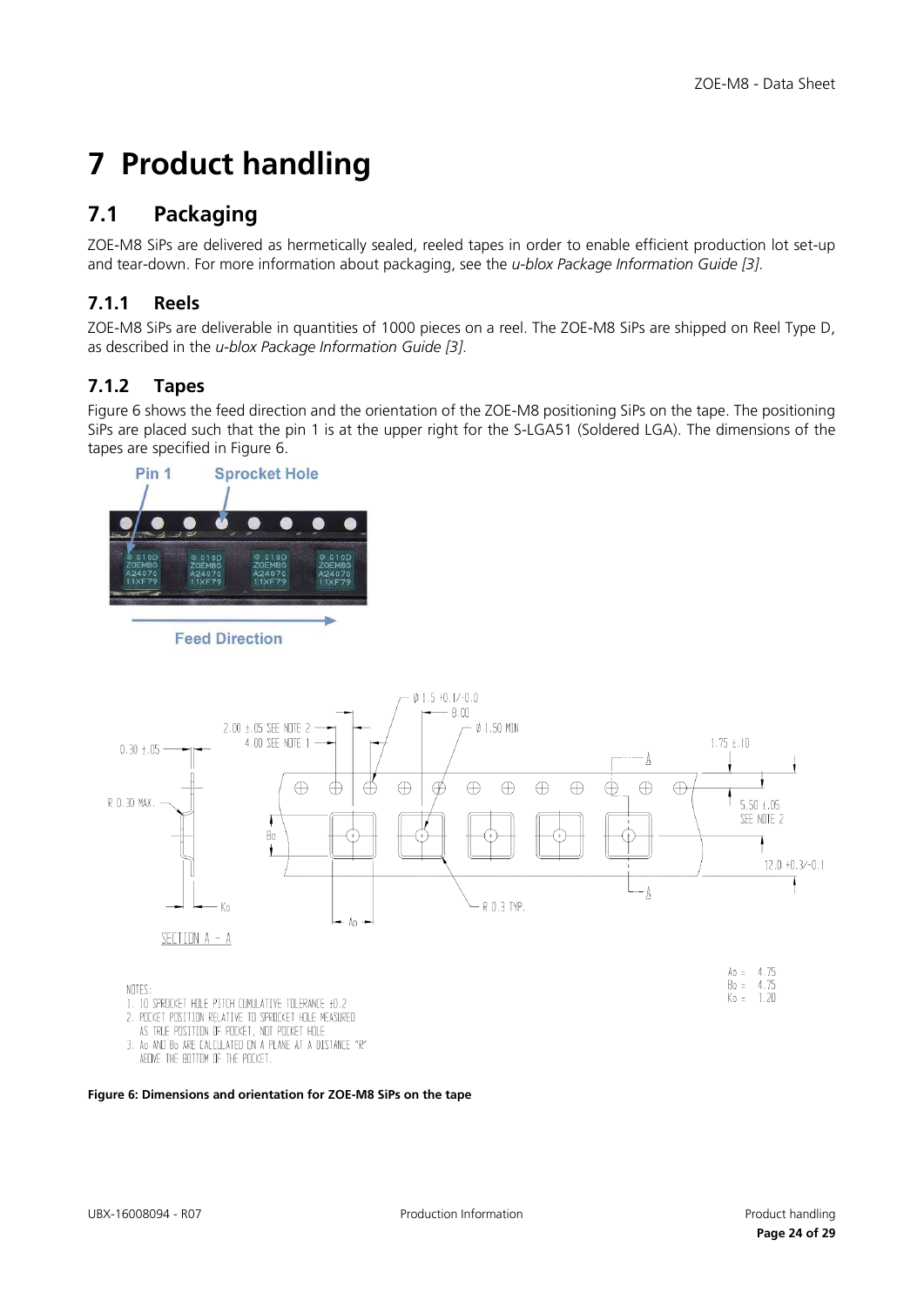# <span id="page-24-0"></span>**7.2 Shipment, storage and handling**

The absolute maximum rating of the storage temperature specified in the section [3.1](#page-17-1) applies to the storage of the SiP both before and after soldering. Required storage conditions for SiPs in reeled tapes and for naked SiPs before soldering, other important information regarding shipment, storage and handling are described in the *u-blox Package Information Guide [\[3\]](#page-27-6)*.

# <span id="page-24-1"></span>**7.3 Moisture sensitivity levels**

The Moisture Sensitivity Level (MSL) relates to the packaging and handling precautions required. ZOE-M8 SiPs are rated at MSL level 3.

☞ For MSL standards, see IPC/JEDEC J-STD-020, which can be downloaded from [www.jedec.org.](http://www.jedec.org/)

**P** For more information regarding MSL, see the *u-blox Package Information Guide [\[3\]](#page-27-6)*.

## <span id="page-24-2"></span>**7.4 Reflow soldering**

Reflow profiles are to be selected according u-blox recommendations (see the *ZOE-M8 Hardware Integration Manual [\[1\]](#page-27-2)* for additional information).

# <span id="page-24-3"></span>**7.5 ESD handling precautions**

#### $\bigwedge$ **ZOE-M8 positioning SiPs contain highly sensitive electronic circuitry and are Electrostatic Sensitive Devices (ESD). Observe precautions for handling! Failure to observe these precautions can result in severe damage to the GNSS receiver!**

GNSS receivers are Electrostatic Sensitive Devices (ESD) and require special precautions when handling. Particular care must be exercised when handling patch antennas, due to the risk of electrostatic charges. In addition to standard ESD safety practices, the following measures should be taken into account whenever handling the receiver:

- Unless there is a galvanic coupling between the local GND (i.e. the work table) and the PCB GND, the first point of contact when handling the PCB must always be between the local GND and PCB GND.
- Before mounting an antenna patch, connect ground of the device
- When handling the RF pin, do not come into contact with any charged capacitors and be careful when contacting materials that can develop charges (e.g. patch antenna ~10 pF, coax cable ~50-80 pF/m, soldering iron, …)
- To prevent electrostatic discharge through the RF input, do not touch any exposed antenna area. If there is any risk that such exposed antenna area is touched in non ESD protected work area, implement proper ESD protection measures in the design.
- When soldering RF connectors and patch antennas to the receiver's RF pin, make sure to use an ESD safe soldering iron (tip).





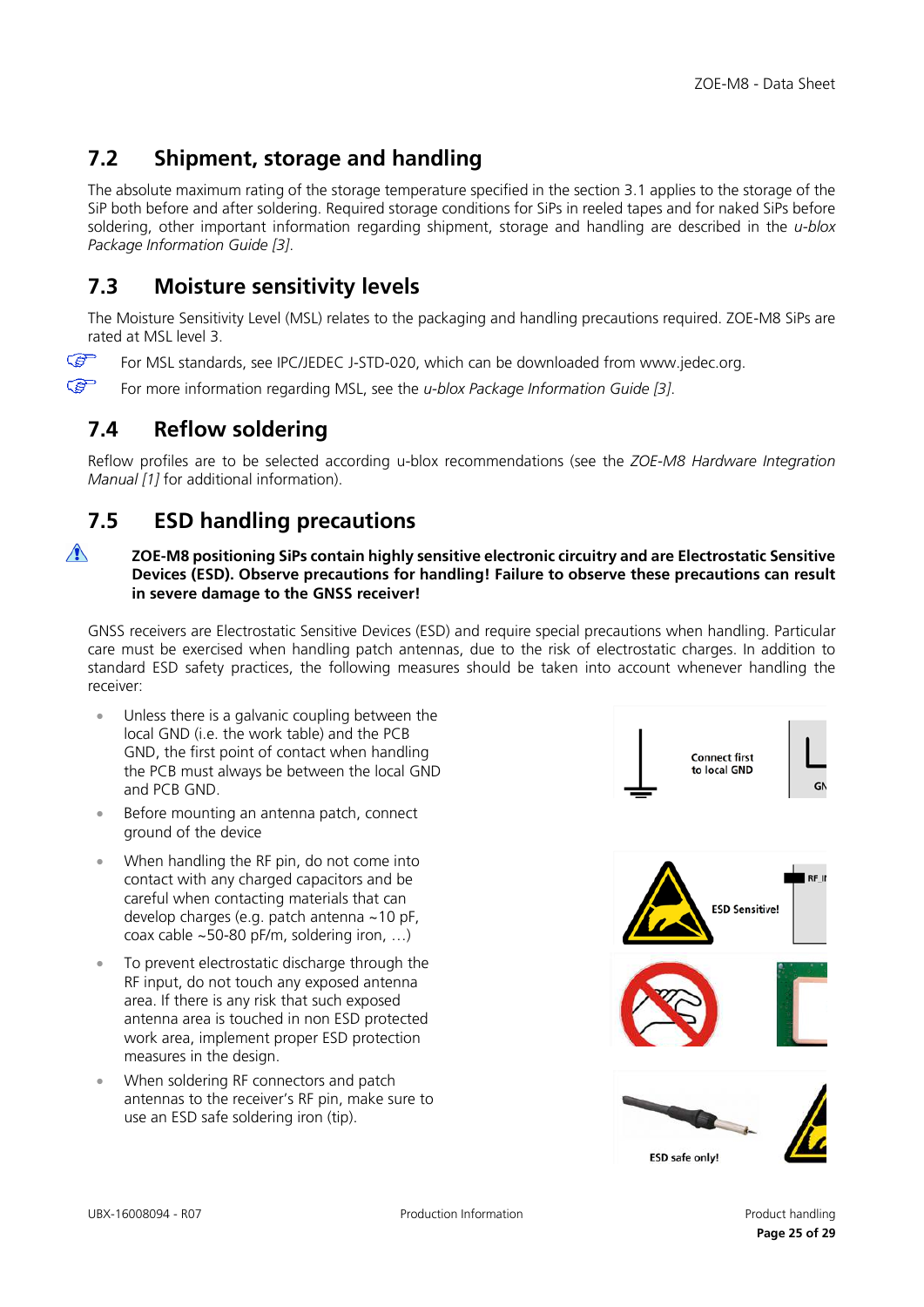# <span id="page-25-0"></span>**8 Default messages**

| Interface               | <b>Settings</b>                                                                                                                                                                                                                                                                                                        |
|-------------------------|------------------------------------------------------------------------------------------------------------------------------------------------------------------------------------------------------------------------------------------------------------------------------------------------------------------------|
| <b>UART Output</b>      | 9600 Baud, 8 bits, no parity bit, 1 stop bit<br>Configured to transmit both NMEA and UBX protocols, but only the following NMEA (no UBX) messages<br>have been activated at start-up:<br>GGA, GLL, GSA, GSV, RMC, VTG, TXT                                                                                             |
| UART Input              | 9600 Baud, 8 bits, no parity bit, 1 stop bit, Autobauding disabled<br>Automatically accepts following protocols without need of explicit configuration:<br>UBX, NMEA, RTCM<br>The GNSS receiver supports interleaved UBX and NMEA messages.                                                                            |
| DDC.                    | Fully compatible with the I <sub>2</sub> C industry standard, available for communication with an external host CPU or<br>u-blox cellular modules, operated in slave mode only. Default messages activated.<br>NMEA and UBX are enabled as input messages, only NMEA as output messages.<br>Maximum bit rate 400 kb/s. |
| <b>SPI</b>              | Allow communication to a host CPU, operated in slave mode only. Default messages activated. SPI is not<br>available in the default configuration.                                                                                                                                                                      |
| TIMEPULSE<br>(1 Hz Nav) | I pulse per second, synchronized at rising edge, pulse length 100 ms                                                                                                                                                                                                                                                   |

#### **Table 16: Default messages**

 $\mathbb{Q}$ 

Please refer to the *u-blox 8 / u-blox M8 Receiver Description Including Protocol Specification [\[2\]](#page-27-3)* for information about further settings.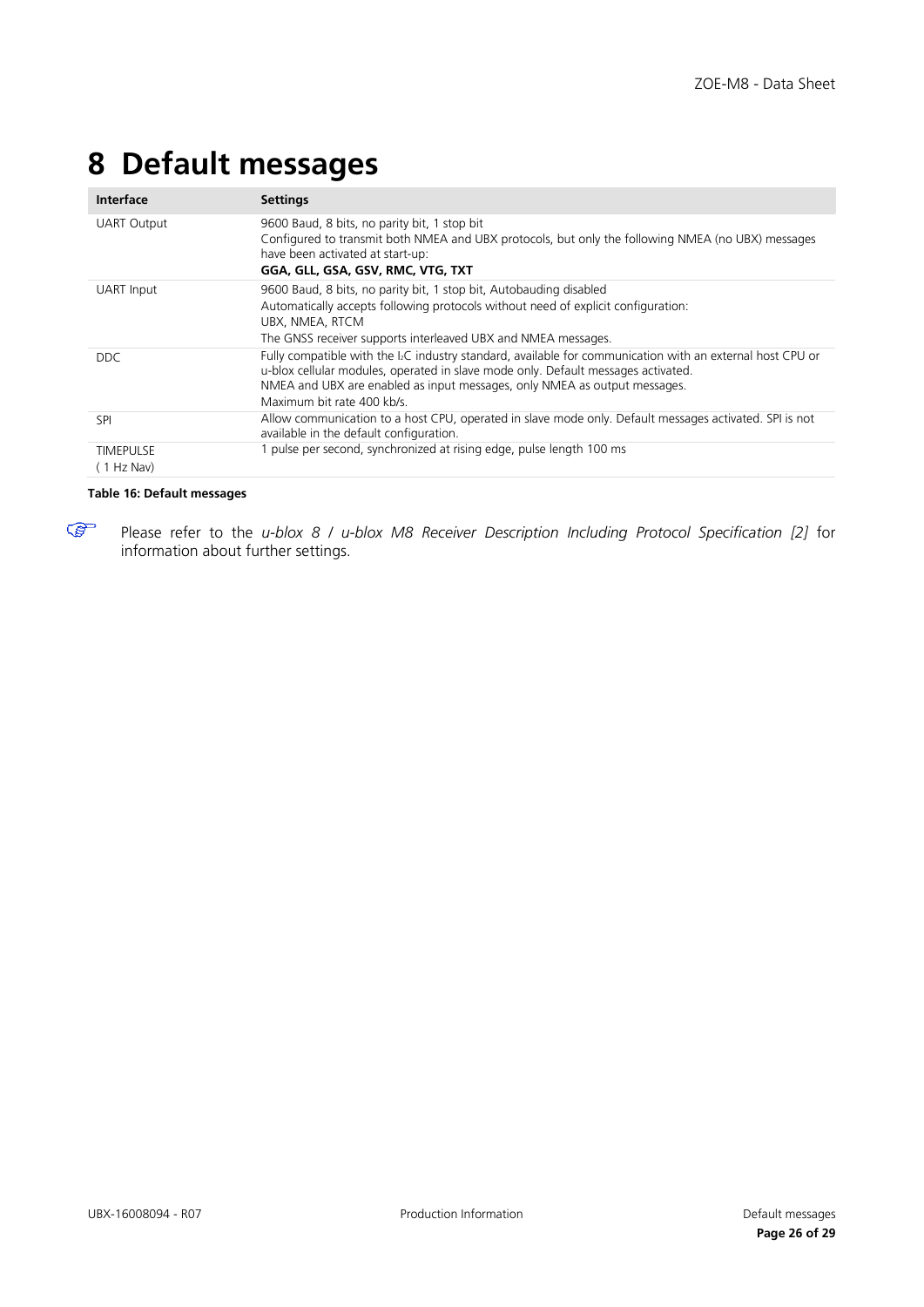# <span id="page-26-0"></span>**9 Labeling and ordering information**

# <span id="page-26-1"></span>**9.1 Product labeling**

The labeling of u-blox M8 GNSS products includes important product information. The location of the ZOE-M8 product type number is shown in [Figure 7.](#page-26-4) 1 Pin Mark



<span id="page-26-4"></span>**Figure 7: Description of ZOE-M8 product label (top view)** 

# <span id="page-26-2"></span>**9.2 Explanation of product codes**

Three different product code formats are used. The **Product Name** is used in documentation such as this data sheet and identifies all u-blox M8 products, independent of packaging and quality grade. The **Ordering Code** includes packaging and quality, while the **Type Number** includes the hardware and firmware versions. [Table 17](#page-26-5) below details these three different formats:

| Format               | <b>Structure</b> |
|----------------------|------------------|
| <b>Product Name</b>  | PPP-TGV          |
| <b>Ordering Code</b> | PPP-TGV-N        |
| <b>Type Number</b>   | PPP-TGV-N-XX     |

#### <span id="page-26-5"></span>**Table 17: Product code formats**

The parts of the product code are explained in [Table 18.](#page-26-6)

| Code       | <b>Meaning</b>          | <b>Example</b>                                                                                  |
|------------|-------------------------|-------------------------------------------------------------------------------------------------|
| <b>PPP</b> | Product Family          | ZOE                                                                                             |
| TG         | Technology & Generation | $M8 = u$ -blox M8                                                                               |
|            | Variant                 | Function set (A-Z)                                                                              |
| N          | Option/ Quality Grade   | Describes standardized functional element or quality grade; $0 =$ Default variant               |
| XX         | Product Detail          | Describes product details or options such as hardware and software revision, cable length, etc. |

<span id="page-26-6"></span>**Table 18: Part identification code**

# <span id="page-26-3"></span>**9.3 Ordering codes**

| Ordering No. | <b>Product</b>                                                                  |
|--------------|---------------------------------------------------------------------------------|
| ZOE-M8G-0    | u-blox M8 concurrent GNSS S-LGA 1.8 V SiP, TCXO, ROM, 4.5x4.5 mm, 1000 pcs/reel |
| ZOE-M8O-0    | u-blox M8 concurrent GNSS S-LGA 3.0 V SiP, TCXO, ROM, 4.5x4.5 mm, 1000 pcs/reel |

#### **Table 19: Product ordering codes for professional grade positioning SiPs**

Product changes affecting form, fit or function are documented by u-blox. For a list of Product Change Notifications (PCNs), see our website at: http://www.u-blox.com/en/notifications.html.

**P**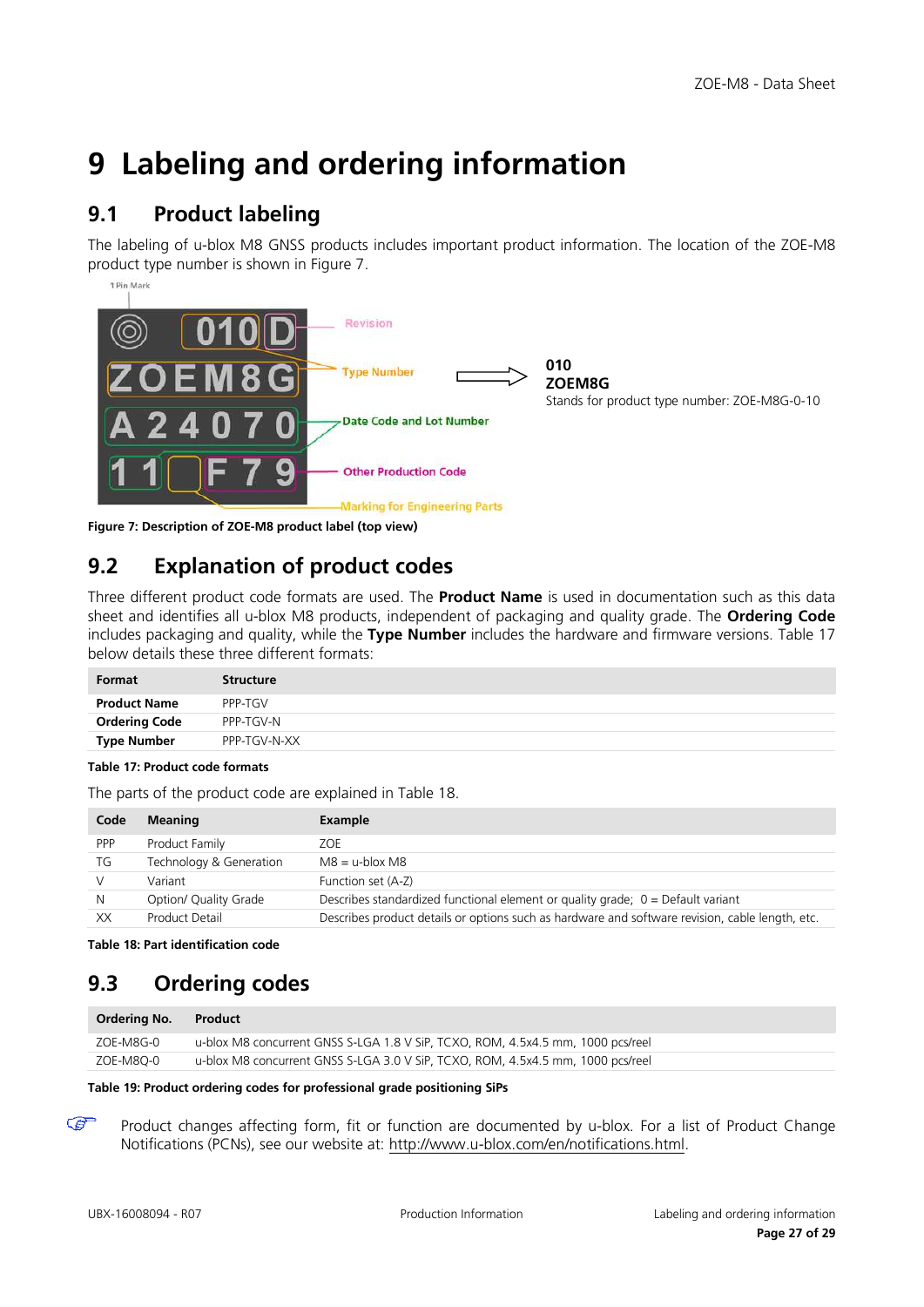# <span id="page-27-0"></span>**Related documents**

- <span id="page-27-2"></span>[1] ZOE-M8 Hardware Integration Manual, Document No. UBX-16030136
- <span id="page-27-3"></span>[2] u-blox 8 / u-blox M8 Receiver Description Including Protocol Specification (public version), Document No. UBX-13003221
- <span id="page-27-6"></span>[3] u-blox Package Information Guide, Document No. UBX-14001652
- <span id="page-27-4"></span>[4] RTCM 10402.3 Recommended Standards for Differential GNSS, Ver. 2.3, RTCM AUG. 20, 2001
- <span id="page-27-5"></span>[5] Radio Resource LCS Protocol (RRLP), (3GPP TS 44.031 version 11.0.0 Release 11)

 $\mathbb{G}$ For regular updates to u-blox documentation and to receive product change notifications, please register on our homepage.

# <span id="page-27-1"></span>**Revision history**

| <b>Revision</b>  | Date        | <b>Name</b> | <b>Status / Comments</b>                                                                                                                                                                                                                                                                                                  |
|------------------|-------------|-------------|---------------------------------------------------------------------------------------------------------------------------------------------------------------------------------------------------------------------------------------------------------------------------------------------------------------------------|
| <b>RO1</b>       | 08-Dec-2016 | jhak        | Objective Specification                                                                                                                                                                                                                                                                                                   |
| R <sub>02</sub>  | 16-Jan-2017 | jhak        | Updated section 1.5.4 (Galileo statement) and section 6 (qualification standard),<br>updated Table 8 (VCC Max. rating), Figure 5 (mechanical specifications), Table 13<br>(average supply currents for GSP/QZSS/SBAS mode) and Figure 7 (product label<br>description), added section 6.2 Shipment, storage and handling. |
| R <sub>0</sub> 3 | 21-Mar-2017 | mdur        | Advance Information. Updated mechanical drawing and dimensions (Figure 5),<br>changed SW Backup current in Table 13 from 30 µA to 20 µA.                                                                                                                                                                                  |
| R04              | 11-Jul-2017 | mdur        | Added ZOE-M8Q variant. Updated power requirements (Table 13), product label<br>information (Figure 7), and added tape dimensions and orientation information<br>(Figure 6).                                                                                                                                               |
| R05              | 13-Sep-2017 | mdur        | Updated mechanical drawing, product tape and label information (Figure 5, Figure<br>6 and Figure 7), remark modified for G9 pin in Table 7, parameter modified for Vi <sub>pig</sub><br>in Table 8.                                                                                                                       |
| R <sub>06</sub>  | 23-Oct-2017 | mdur        | Early Production Information. Modified highlights on page 1, Modified overview<br>description (section 1.1), added a note about degraded position accuracy in power<br>save mode (section 1.22.2.2),                                                                                                                      |
| R07              | 12-Dec-2017 | mdur        | Production Information. Corrected the statement about compatibility of AssistNow<br>Autonomous in section 1.6.3.                                                                                                                                                                                                          |